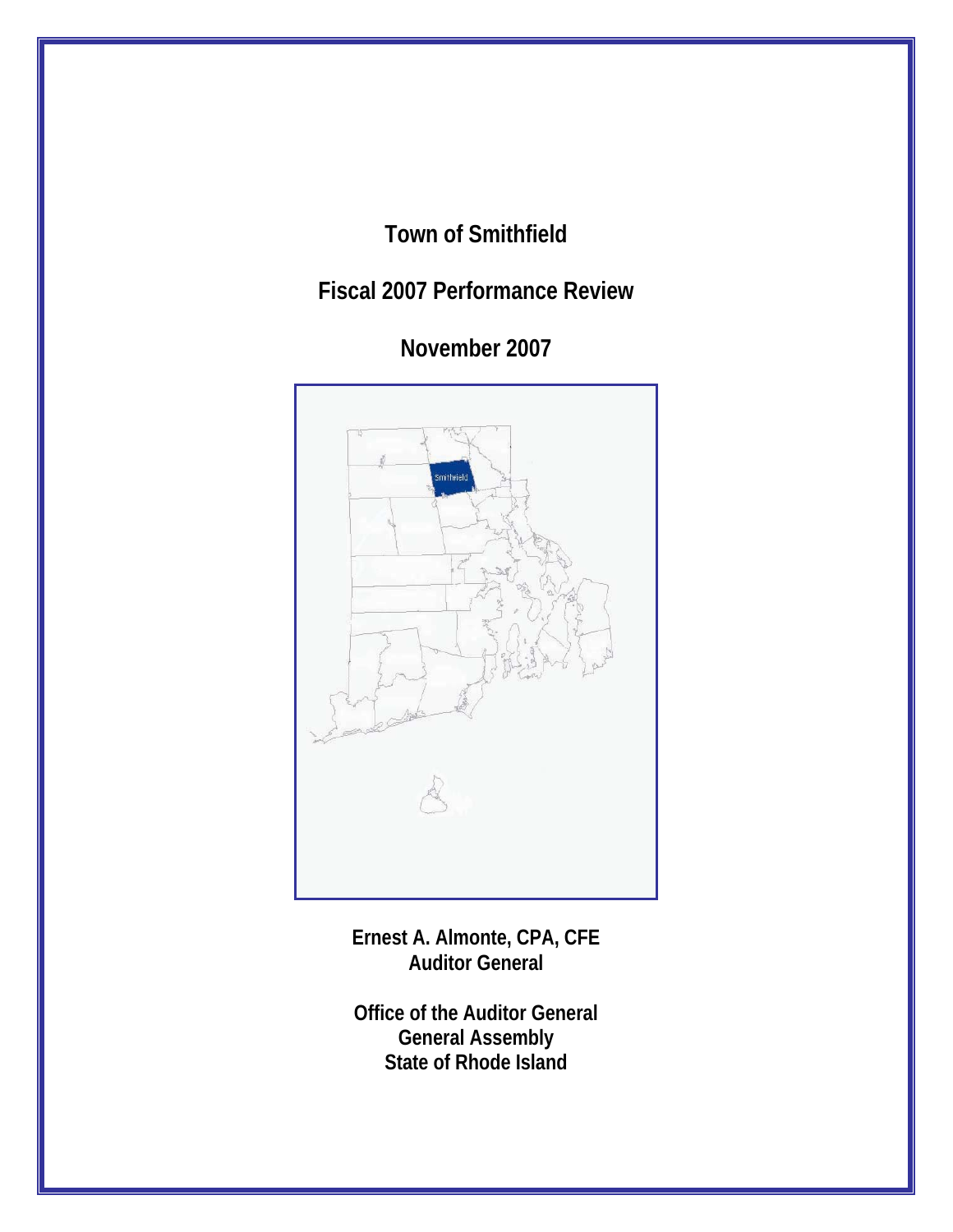November 6, 2007

Honorable Members of the Smithfield Town Council

Dennis G. Finlay, Acting Smithfield Town Manager

 We have completed a limited performance review of the Town of Smithfield which is a natural extension of our oversight responsibilities with respect to Rhode Island municipalities.

 Our report is included herein as outlined in the Table of Contents and includes recommendations to enhance the financial operations of the Town and address other financial related issues impacting the Town that we observed during our review.

Sincerely,

Cinet A. Almonte

 Ernest A. Almonte, CPA, CFE Auditor General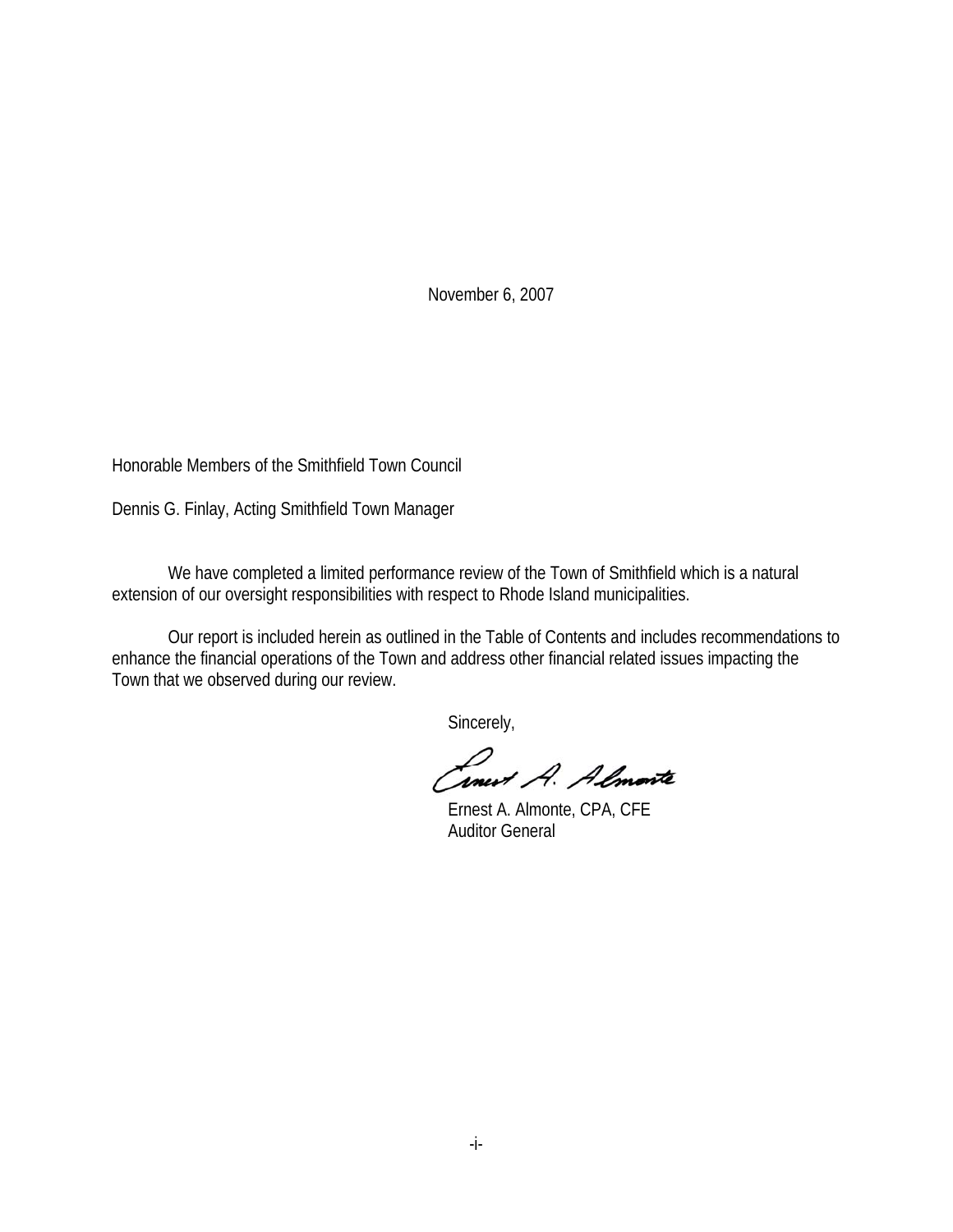# **Town of Smithfield**

# **Fiscal 2007 Performance Review - Table of Contents**

|                                                                                                                                                                                                                                                                                                                                                   | Page |
|---------------------------------------------------------------------------------------------------------------------------------------------------------------------------------------------------------------------------------------------------------------------------------------------------------------------------------------------------|------|
| <b>Executive Summary</b>                                                                                                                                                                                                                                                                                                                          |      |
| Objectives                                                                                                                                                                                                                                                                                                                                        | 3    |
| <b>Observations and Recommendations</b>                                                                                                                                                                                                                                                                                                           | 4    |
| Pension Plans and Other Post-employment Benefits<br><b>Funded Status of Town's Pension Plans</b><br><b>Police Pension Plan Benefit Calculation</b>                                                                                                                                                                                                | 4    |
| <b>Elderly Property Tax Relief Program</b><br>Monitoring of Elderly Tax Exemption Program Eligibility<br>Clarification of Terms of Eligibility for Elderly Tax Freeze or Exemption Program<br>Reevaluate the Affordability and Existing Eligibility Criteria for the Tax Freeze Program                                                           | 6    |
| <b>Fire Department Overtime Expenditures</b><br>Staffing<br>Cost Benefit Analysis - Consideration of Additional Hires                                                                                                                                                                                                                             | 10   |
| <b>Fire Department Contract</b>                                                                                                                                                                                                                                                                                                                   | 13   |
| Contracts                                                                                                                                                                                                                                                                                                                                         | 14   |
| Procurement                                                                                                                                                                                                                                                                                                                                       | 15   |
| <b>Payroll Processing</b><br>Renegotiation of Payroll Processing Agreements<br><b>Combining Payroll Functions</b><br>Frequency of Payroll Processing<br><b>Duplicate Payroll Records and Accounts</b><br>Second Town Payroll Account<br>Payroll Software Implementation<br>School Custodian Detail Assignments<br><b>General Payroll Controls</b> | 16   |
| <b>Consultant Agreements</b>                                                                                                                                                                                                                                                                                                                      | 21   |
| <b>Healthcare Benefits Administration</b><br><b>Healthcare Benefits Waiver</b><br><b>Eligibility for Health Insurance</b>                                                                                                                                                                                                                         | 23   |
| <b>Audit Committee</b>                                                                                                                                                                                                                                                                                                                            | 25   |
| Performance Audit of the School Department                                                                                                                                                                                                                                                                                                        | 26   |
| <b>Ice Rink</b><br><b>Bank Accounts</b><br>Cash Receipts<br>Contracts<br>Privatization of Snack Bar Concession Services<br>Fee for Ice Time                                                                                                                                                                                                       | 26   |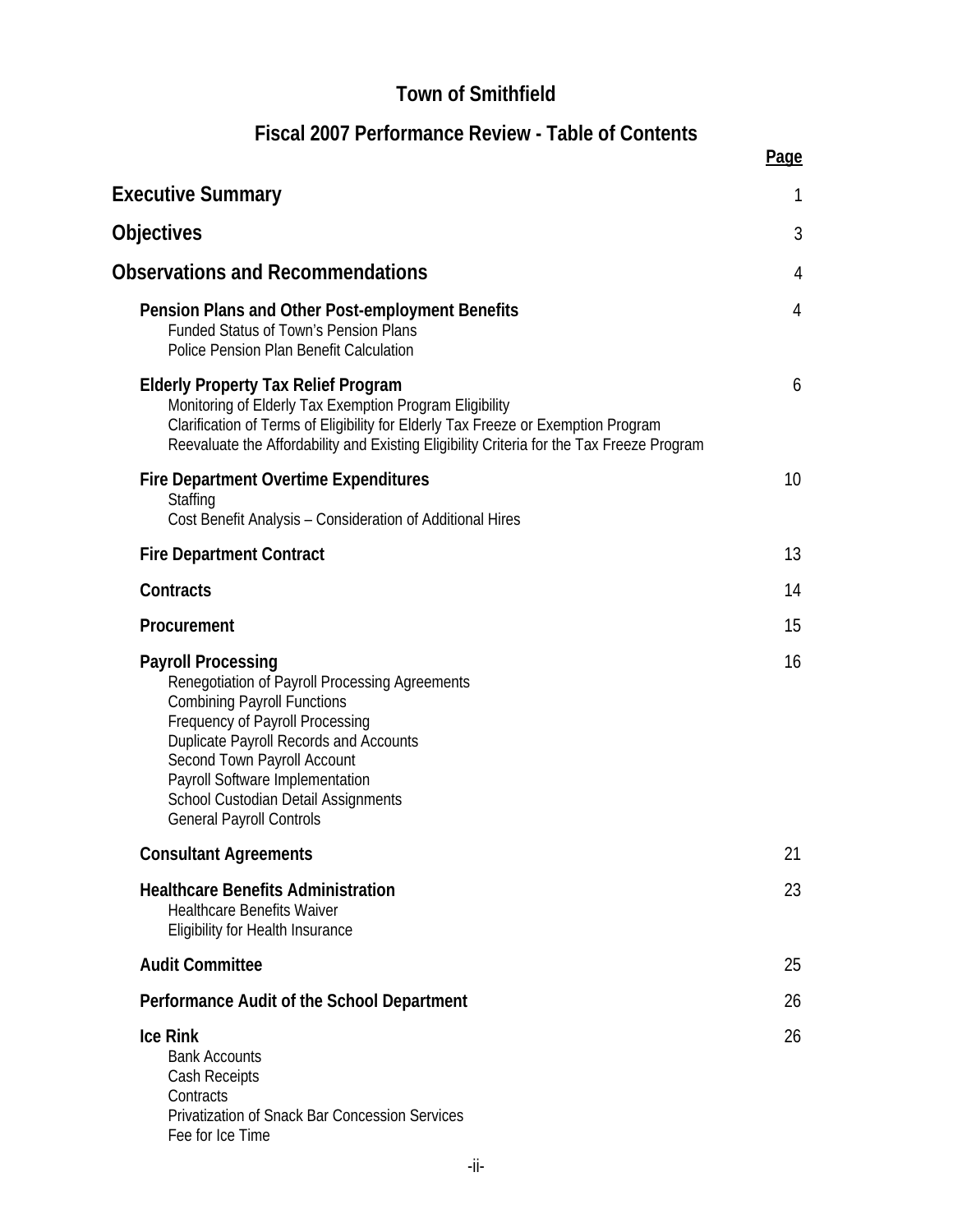We performed a limited performance review of the Town of Smithfield which focused on issues identified by the Town Council and Town Administration that they believed warranted our review. Our objective was to offer constructive recommendations to enhance the efficiency and effectiveness of the Town's financial operations. We did not perform an audit of the Town.

Some of our recommendations require that the Town look at certain common functions like payroll processing, procurement and healthcare benefits administration comprehensively rather than from an individual department perspective. Others involve reevaluating fiscal practices in light of the increasing fiscal pressure facing all Rhode Island municipalities. Finally, some issues, such as pensions, have been long-standing and now require immediate resolution.

The Town's independent auditors have previously commented on the funded status of the Town's self administered pension plans. Additionally, our report issued in July 2007 entitled *Status of Pension Plans Administered by Rhode Island Municipalities* identified these plans as high risk. The Town needs to make progress in implementing specific recommendations to address the pension plan funding issues. In the future, "fiscal notes" should be prepared to demonstrate consideration of the current and long-term aspects of collective bargaining contract provisions.

The Town offers two elderly tax relief programs to property owners--a tax freeze and a tax exemption which are overlapping since most taxpayers benefiting from the freeze also receive the exemption. The Town can improve its monitoring of the tax freeze program by requiring periodic recertification of eligibility requirements (e.g., ownership and residency) and clarifying occupancy requirements included in the ordinance. Further, due to increasing legal restrictions on a municipality's ability to increase property taxes, the Town could explore options similar to those adopted by other communities which attempt to balance the fiscal needs of the Town with the goal of providing elderly tax relief.

The Fire Department should prepare a cost benefit analysis to guide its decision-making regarding the optimal number of employees needed to cover operations yet minimize the amount of overtime costs incurred. Additionally, the Fire Department budgets and accounts for various overtime costs by the underlying cause of the overtime (e.g., firefighters on sick or vacation leave). The Town can enhance its budgeting and reporting of these costs by identifying such costs as overtime expenditures.

We noted instances where the language included in various labor contracts and other Town contracts could be made clearer to avoid ambiguity and multiple interpretations.

The Town should hire an experienced purchasing agent to oversee and centralize the Town's procurement activities. Controls can be strengthened to ensure compliance with purchasing requirements contained in the town charter and ordinances.

Various cost savings and processing efficiencies can be achieved through centralizing payroll functions within the Town and School Department. The Town and Schools separately utilize the same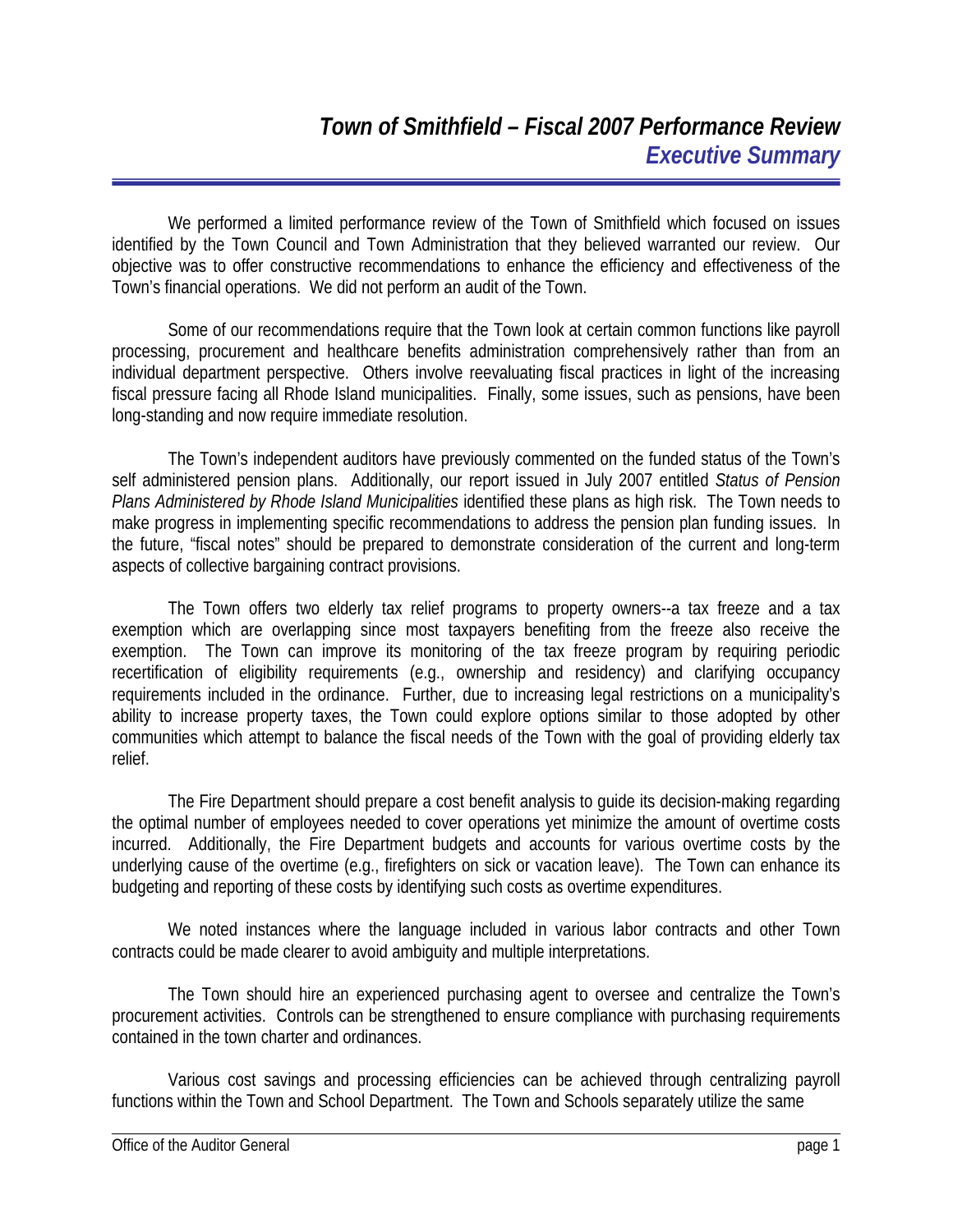vendor for payroll processing but have not consolidated these services under one contract or sought competitive bids. The Town pays its employees on a weekly schedule while the Schools follow a biweekly schedule. Savings can be achieved by adopting a biweekly payroll schedule for all employees. Further, the Town can improve certain payroll processing controls by better segregating key payroll functions and duties.

The Town should adopt a written policy regarding rehiring retired Town employees. The status of two retired employees who were rehired was unclear due to a succession of consultant agreements executed between the Town and the two employees, and their treatment as employees in many respects. The employment agreements covering these two individuals need to be redrafted and the remaining issue regarding their eligibility for participation in the State Municipal Employees' Retirement System needs to be resolved.

There are opportunities for the Town to streamline the healthcare insurance options offered to its employees and provide a uniform payment for those waiving healthcare insurance. The Town should also seek bids for healthcare insurance as one collective plan for all Town employees and investigate self insurance options. Further, the Town should assess its healthcare waiver program periodically to ensure that it remains a true cost avoidance mechanism and represents a net cost savings to the Town. Employee healthcare beneficiary information should also be reconfirmed on an annual basis.

We also recommend that the Town Council form an audit committee to oversee the Town's annual audit process and seek proposals for a qualified firm to conduct a performance audit of the School Department. School operations represent more than 50% of the Town's overall financial operations.

 The Town can improve various administrative aspects of its ice rink operations including timeliness of deposit of cash receipts, control over bank accounts, and execution of contracts with vendors. In the future, the Town could improve cost benefit analyses that are prepared to support decisions regarding privatizing operations. The Town could consider increasing the fee it charges for use of the ice rink to be competitive with other area rinks.

Overall, the report contains 46 recommendations intended to enhance the Town's ability to provide services in the most effective and efficient manner.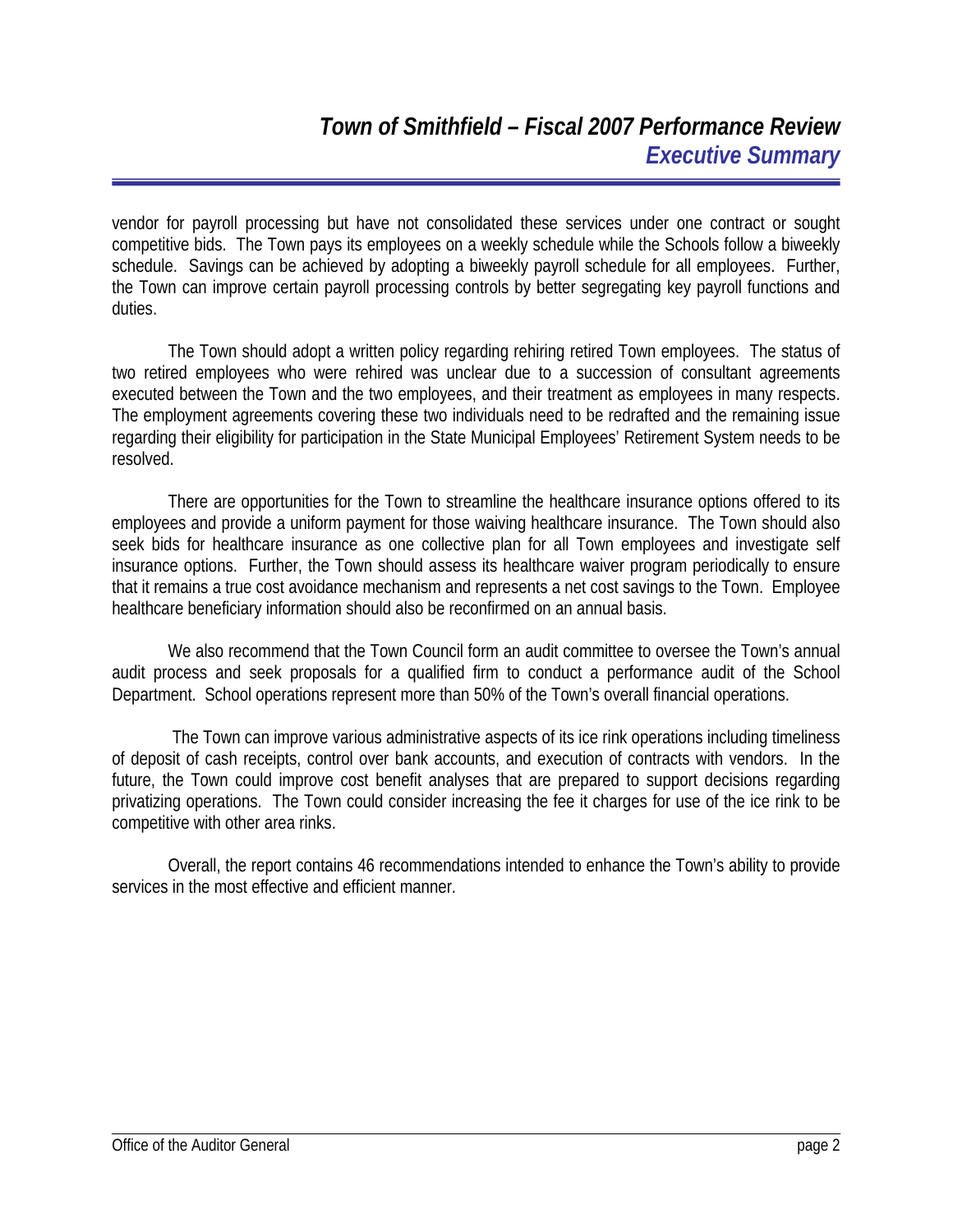# **OBJECTIVES**

 At the request of the Town Council, as approved at its May 15, 2007 meeting, we conducted a limited performance review of the Town of Smithfield.

The scope of our performance review was less comprehensive than a performance audit conducted in accordance with *Government Auditing Standards*. Officials of the Town Council and Town Administration identified issues that they believed warranted our review. We limited our review to these issues. We did not perform an audit of the Town and we have not performed independent tests of the data provided to us by the Town which became the basis for our analysis.

Our objective was to offer recommendations to enhance the efficiency and effectiveness of the Town's financial operations.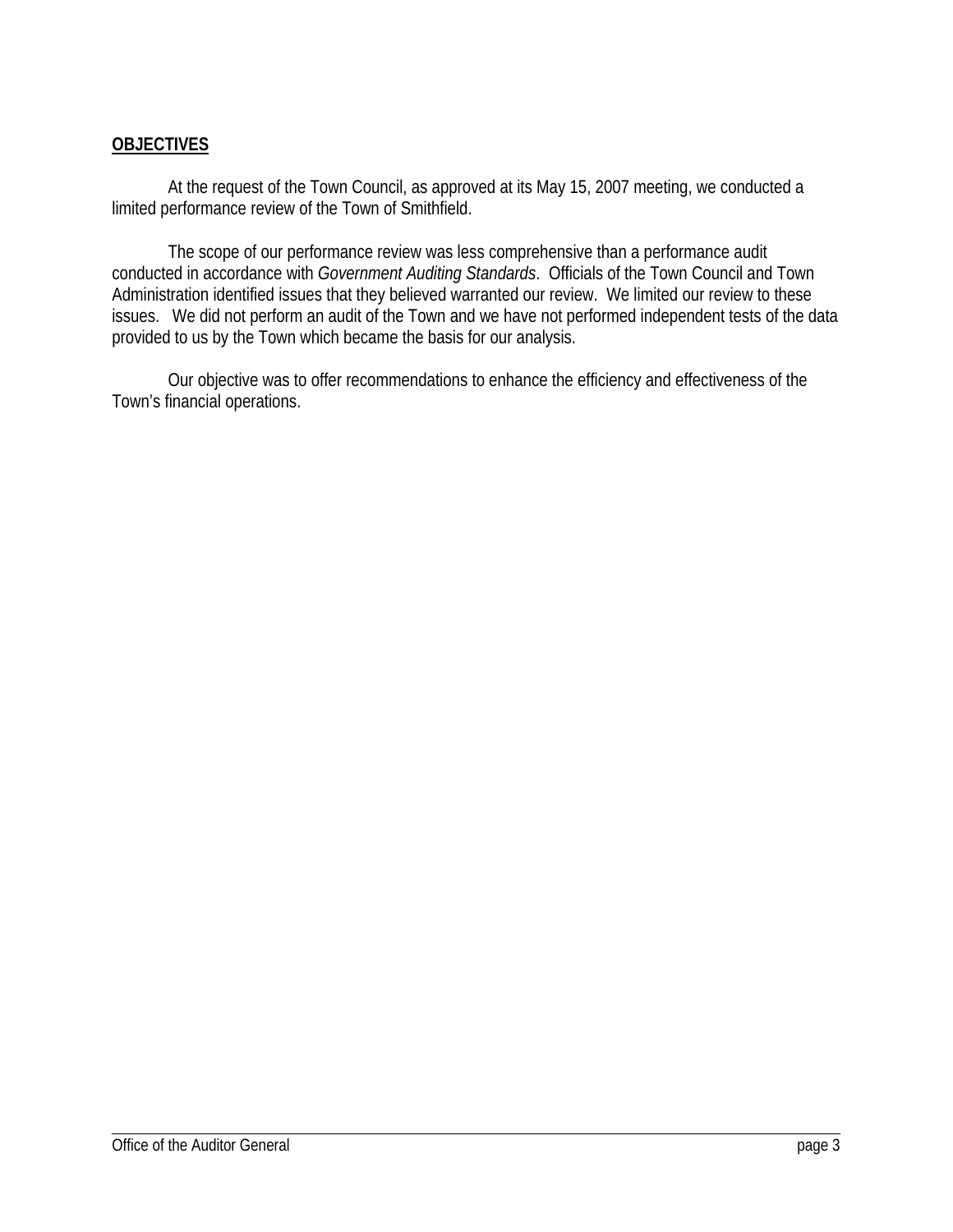### **OBSERVATIONS AND RECOMMENDATIONS**

### **PENSION PLANS AND OTHER POST EMPLOYMENT BENEFITS**

#### **Funded Status of Town's Pension Plans**

The Town of Smithfield has a private insurer administer two of its defined benefit pension plans for police department employees hired prior to July 1, 1999 and most fire department employees. The Town's most recent audit report for the fiscal year ended June 30, 2006 indicates that both of these plans were underfunded and one was not contributing 100% of its actuarially determined annual required contribution (ARC). The details are as follows:

### *Smithfield Police Prior to July 1, 1999*

- o Unfunded Actuarial Accrued Liability: \$12,529,685
- o Funded Ratio: 36%
- o Percentage of ARC made in fiscal 2006: 153%

### *Smithfield Fire Department Employees*

- o Unfunded Actuarial Accrued Liability: \$1,989,143
- o Funded Ratio: 86%
- o Percentage of ARC made in fiscal 2006: 72%

Both of these plans were considered at risk in our report issued in July 2007 entitled *Status of Pension plans Administered by Rhode Island Municipalities*. In addition, the Town's independent auditors presented issues related to these plans as the most significant findings in their Letter of Observations and Recommendations for the fiscal year ended June 30, 2006. For the police plan the auditors state:

*"It is imperative that all parties involved realize the severity of the problems with this plan. Continued lack of resolution to this problem will cause the plan's financial condition to continue to deteriorate, ultimately resulting in the collapse of this plan within a few years."* 

For the fire plan the auditors state:

*"We are concerned that, unless the Town Council reviews this plan and decides on long-term solutions now, the Fire pension plan will face the same crisis that the Police pension plan is currently facing. We recommend that the Council request the Fire Pension Committee to meet with the actuary to review in depth the current status of the plan, and long term solutions to maintaining the plan's solvency."* 

The auditors also made a recommendation to the Town regarding Other Post Employment Benefits (e.g., retiree health care) and advised that it should obtain an actuarial study of the present value of the costs of providing post employment benefits. The auditors recommend that once the liability is determined the Town must establish a plan to fund the liability.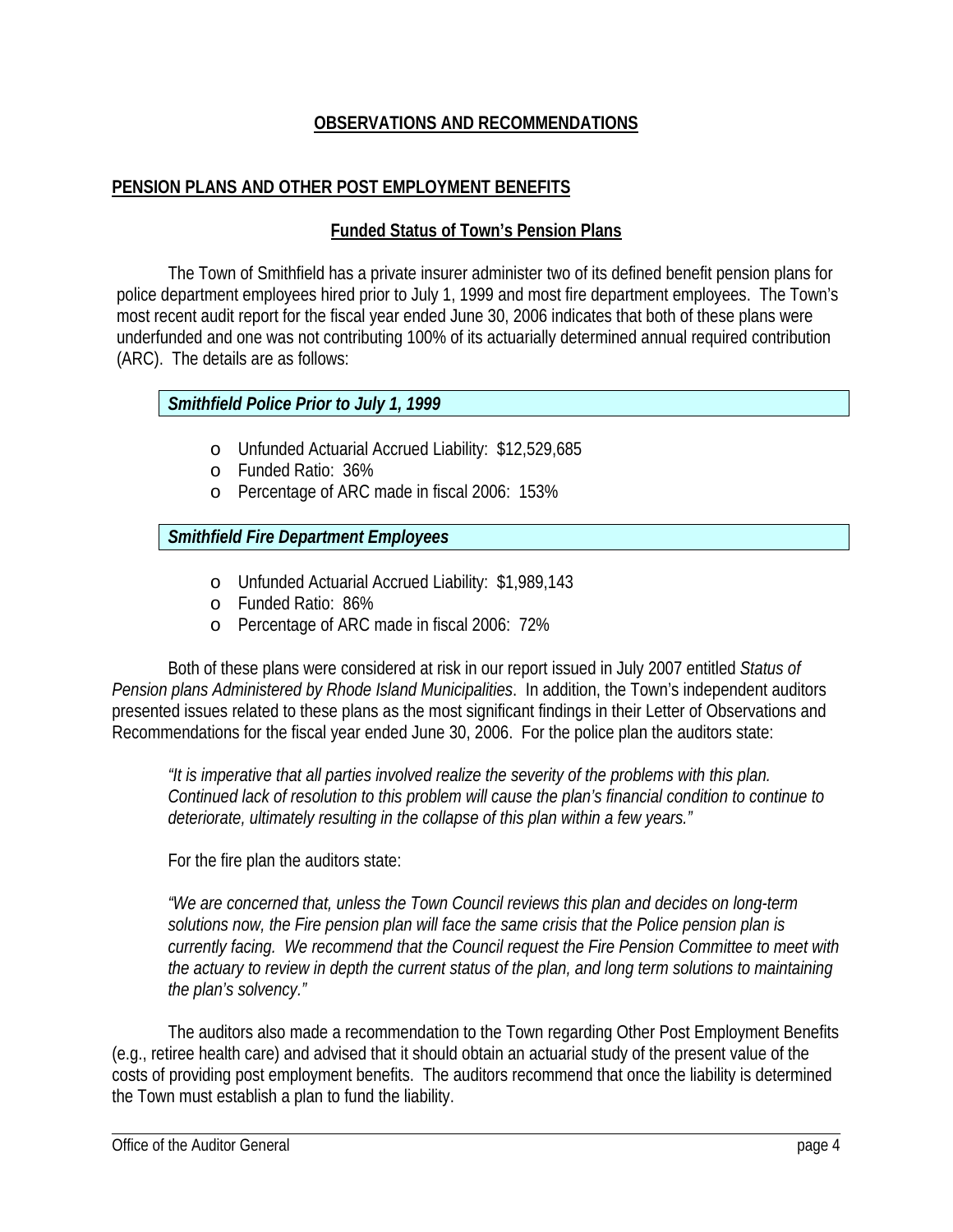The Rhode Island General Law section 45-10-6.1 requires a municipality to prepare a detailed corrective action plan and timetable to address all findings and recommendations resulting from the annual audit. Additionally, when a municipality is making less than 100% of the annual required contribution to a pension plan, General Law section 45-10-15 requires a corrective action plan to address the underfunding of the pension plan.

### **RECOMMENDATION**

1. Implement all recommendations made by the auditors with specific emphasis on the findings regarding pension plans and other post employment benefits due to the significant financial impact these can have on the fiscal stability of the Town.

# **Police Pension Plan Benefit Calculation**

Thirty-five retired Smithfield Police Officers are covered under a group annuity contract between a private insurer and the Town which provides covered police officers and fire fighters with a retirement annuity (pension). This plan, in effect since July 1, 1975, is now a closed plan (with respect to police officers). All remaining active police officers were transferred to the Municipal Employees' Retirement System (MERS) of Rhode Island effective July 1, 2006; as such, no new pension benefits are being calculated under the police officers' closed plan.

The Town was responsible for the calculation of retirees' monthly benefit under the closed police plan. The calculation for the retirees' monthly retirement benefit, per the contract, is based on a percentage of the average annual compensation received in the thirty-six consecutive months in which he received his highest compensation multiplied by the number of years and months of service, subject to a few other specifications. We learned that the Town had been including the payout of accumulated sick and vacation time in the compensation amount used to calculate the pension benefit for the retiree. We believe this methodology used for calculating the retirement benefit for employees hired prior to December 1, 1987 is not clearly supported by the language in the original contract. In 1988, the plan contract was amended to expressly exclude sick leave and accumulated vacation pay from the definition of "compensation" as used in the contract. Article I. Definition 19 of the original contract defines compensation as "compensation for services rendered including overtime and longevity pay". Accumulated sick pay and vacation pay are not expressly included. However, the intent of the original agreement cannot be definitively ascertained.

The inclusion of these termination benefits in the compensation figure used to calculate a retiree's monthly pension entitlement increased the monthly benefit payment substantially. We reviewed the retirement pension calculation for one retiree, a police officer who was hired prior to the 1988 amendment and retired in 2001. This retiree's payout for sick leave alone exceeded \$33,000, and the total payout of all accumulated vacation, sick and compensatory time was \$50,380. Inclusion of this compensation in the pension calculation increased his monthly pension benefit from \$3,125 to \$3,831 per month, an increase of \$706. Extended over the estimated lifetime of a typical retiree, the cost to the Town could range from \$200,000 to \$300,000.

We did not attempt to determine the amount of termination benefits included in each pension calculation nor estimate the cost to the Town for all retired police officers, hired prior to December 1, 1987. However, if other similar instances occurred, the added cost to the Town resulting from this interpretation of the contract could be substantial.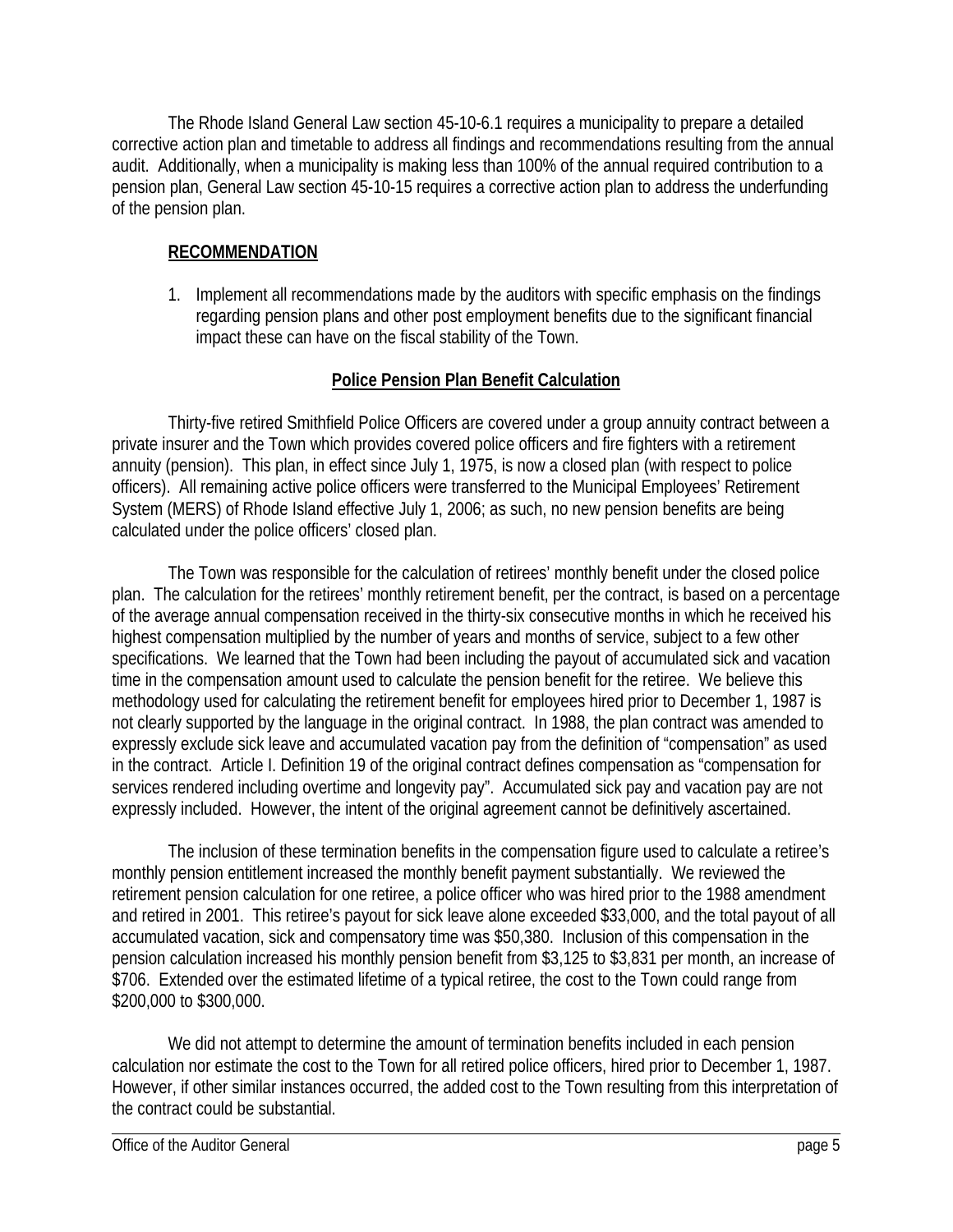Arguably, the increased monthly pension payments that resulted from the Town's inclusion of payments for accumulated sick, vacation and compensatory time in the base pension computation may have contributed to the large unfunded pension liability that has been a significant concern to the Town and continues to impact the Town's current pension costs. While the Town clarified the specific contact language many years ago and the opportunity to address the individual pension benefits has likely passed, we believe this is a good example of the need to appropriately anticipate the long-term impact of current decisions and related contract provisions. In the future, preparing a fiscal note or other means to demonstrate consideration of the current and long-term aspects of contract provisions is appropriate.

### **RECOMMENDATION**

2. Prepare a fiscal note detailing the impact on contribution rates and funded status of a locally administered pension plan when pension benefits are affected by new collective bargaining agreements. The fiscal note should provide the governing body approving the contract with sufficient information to ascertain the full cost of the proposed collective bargaining agreement.

## **ELDERLY PROPERTY TAX RELIEF PROGRAM**

The Town of Smithfield provides property tax relief to property owners who are over 65 years of age under the property tax freeze ordinance and the property tax exemption ordinance, or both.

*The property tax freeze ordinance provides that:* 

*"The Tax Assessor may exempt from taxation and may provide for the freezing of the rate and valuation of taxes on real property situated in the Town which is owned and occupied by any one or more persons over the age of 65 years, regardless of income. Said real estate is not to be taken from the tax rolls and shall be subject to the bonded indebtedness of the Town." (Smithfield Code of Ordinances - sections 321-2(a) and (b))* 

The following restrictions apply:

- The tax freeze on real property shall apply only to single-family dwellings.
- The property must be owned by the taxpayer.
- The property must be occupied by the taxpayer.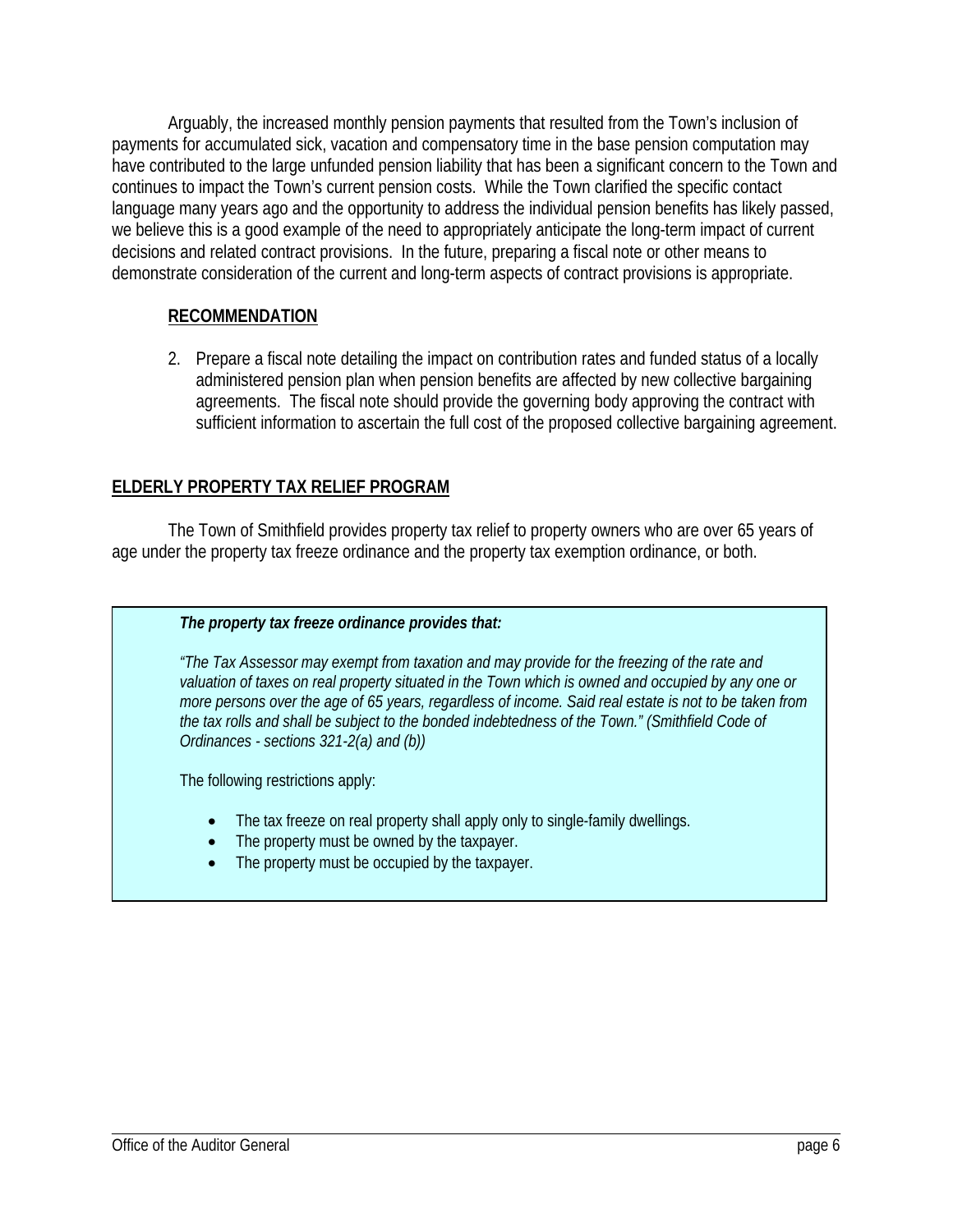*The tax exemption ordinance provides that:* 

*"The tax exemption shall be in an amount not exceeding \$4,000 of valuation and which exemption shall be prorated among the owners of said real property in addition to any and all other exemptions, including the tax freeze to which said person may be otherwise entitled." (Smithfield Code of Ordinances - section 321-2(c))* 

The following restrictions apply:

- The tax exemption on real property shall apply only to residential dwellings of fewer than four dwelling units.
- The property must be owned by the taxpayer.
- The property must be occupied by the taxpayer.

The ordinance further provides that both the exemption and application of the tax freeze shall be applied uniformly and without regard to ability to pay, and shall be granted upon proof of the following by the taxpayer:

- Age over 65;
- ownership of property for a period of five years prior to the filing of an application for tax exemption and/or tax freeze; (the ordinance was amended effective July 2005 requiring ownership for a period of ten years in order to qualify for the tax freeze.)
- occupancy of same; and
- legal domicile in Town of Smithfield.

The Town asked that we review their elderly tax relief program as they consider changes to program provisions and its administration.

### **Monitoring of Elderly Tax Exemption Program Eligibility**

The Town requires that applicants provide certain documentation to demonstrate their right to the exemption or freeze. However, once determined eligible they are not required to periodically certify their continued eligibility.

The current Tax Assessor, in an effort to determine continued eligibility of existing taxpayers receiving relief under these ordinances, sent out a "Confirmation of Senior Citizen Exemption" to taxpayers in the early part of 2004. The Town used the confirmation responses to determine if the taxpayers continued to be eligible for tax relief.

We reviewed some of the taxpayer responses received from the 2004 confirmation effort. The form required that the person signing it certify that he or she resides full time at the Smithfield property granted the property tax exemption. We found some instances where the confirmation response indicated that the owner of the property was someone other than the senior citizen eligible for the exemption or freeze. The individual may have been a family member and the senior citizen in this case was said to have a life estate in the property. The owner reported a date of birth that was inconsistent with eligibility for the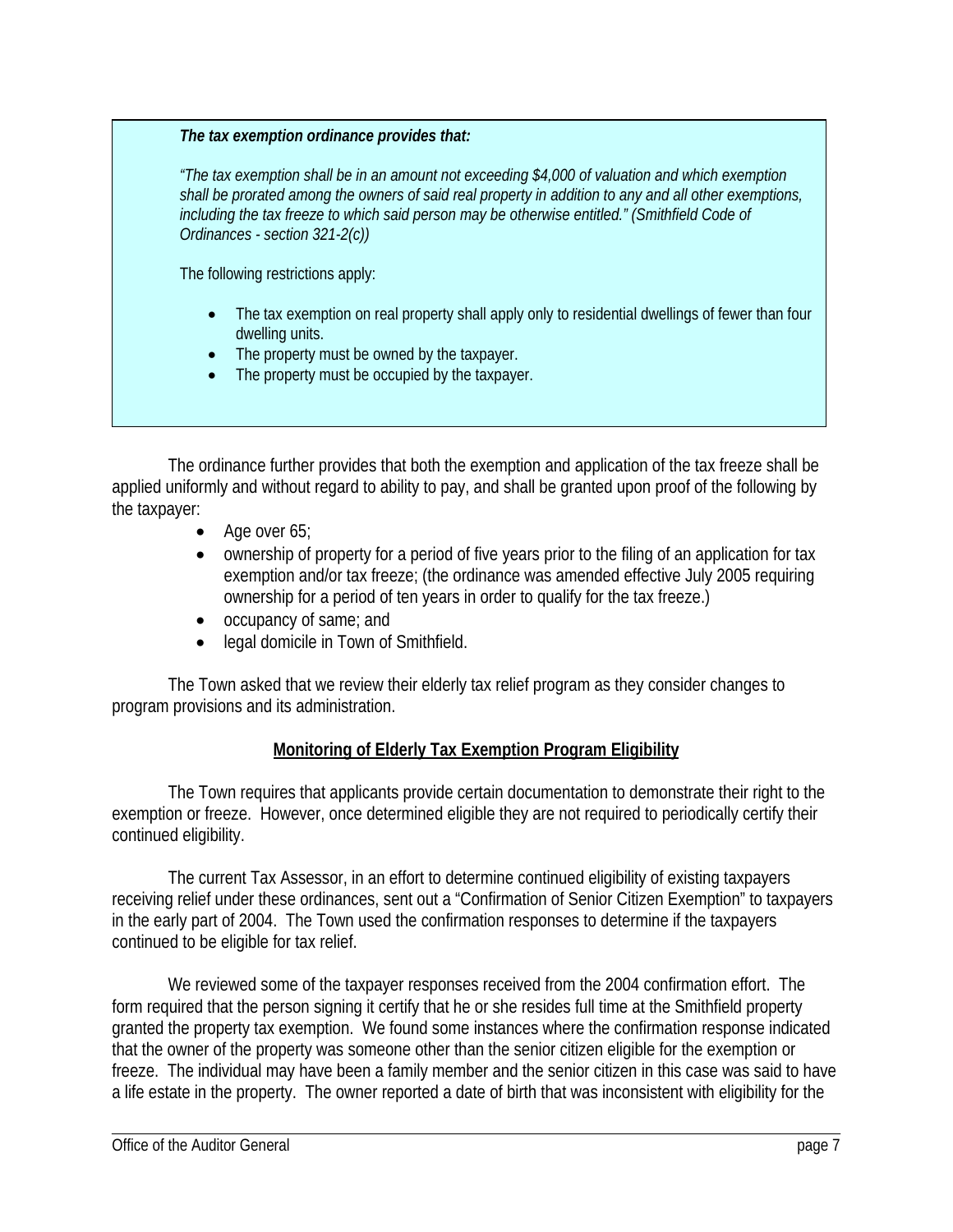elderly tax exemption. This individual attested to the fact that he or she lived in the home but there was no indication that the individual with the life estate was in fact still living in the home.

Additionally, we reviewed records of Smithfield taxpayers currently receiving the elderly tax freeze and noted that several taxpayers had mailing addresses outside of Smithfield or outside of Rhode Island. Upon our inquiry regarding one taxpayer, the Town determined that the individual was ineligible for the elderly tax freeze in Smithfield and notified him accordingly.

In order to ensure that only eligible property owners receive the elderly tax freeze or elderly tax exemption, the Town should require an annual recertification of eligibility to be completed by the elderly property owner.

# **RECOMMENDATIONS**

- 3. Review mailing addresses for taxpayers receiving the tax freeze periodically. Investigate taxpayers designating out-of-town mailing addresses to determine whether they meet the occupancy requirement.
- 4. Require all individuals receiving the elderly tax exemption or tax freeze to recertify annually as to their continued eligibility.
- 5. Explore other options to confirm the residency of taxpayers receiving the tax freeze or exemption including data sharing with the Rhode Island Division of Taxation.
- 6. Redesign the recertification form to require senior citizens holding a life estate in the property to provide their date of birth and signature confirming that they are currently occupying the home.

# **Clarification of Terms of Eligibility for Elderly Tax Freeze or Exemption Program**

The ordinance provides that a taxpayer must occupy the home in order to be eligible for the freeze or exemption. However, it does not define occupancy in terms of the number of months per year that an individual must reside in the home in order to meet the requirement.

### **RECOMMENDATION**

7. Define the length of time during a year that the home must be occupied by a taxpayer in order to qualify for the tax freeze.

### **Reevaluate the Affordability and Existing Eligibility Criteria for the Tax Freeze Program**

According to the Smithfield Tax Assessor, there are currently 1,177 residents who are afforded a tax freeze resulting in "lost" revenue of approximately \$1.5 million. The total fiscal 2008 tax levy was \$41.9 million (of which \$34.3 million was for real property). Most taxpayers receiving the tax freeze also receive the tax exemption. The Tax Assessor estimates that the senior citizen exemption impacts the Town of Smithfield by approximately \$225,000 with less than \$1,000 of this applicable to those who receive the exemption only.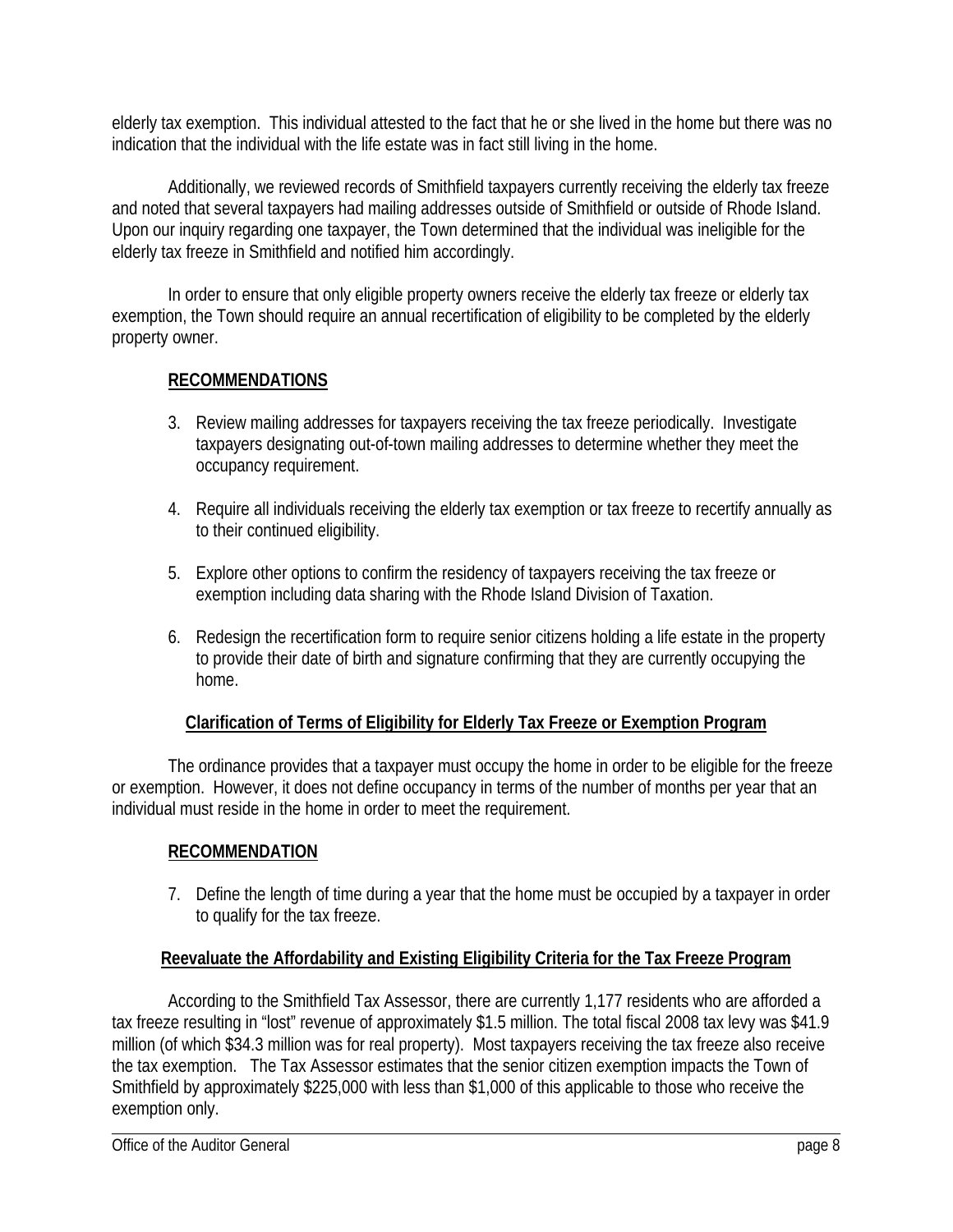Due to increasing legal restrictions on a municipality's ability to increase property taxes, Town officials have expressed interest in restructuring the elderly tax exemption to continue to provide equitable tax relief to senior citizens and maintain the fiscal stability of the Town.

We reviewed a report issued by the State Office of Municipal Affairs-Department of Administration on November 15, 2006 entitled Report on Municipal Tax Exemptions and Tax Treaties. They reported that, at that point in time:

- Nine (9) communities in Rhode Island actively offered an elderly tax freeze.
	- o Five (5) of these had no income restriction as to eligibility.
	- o Four (4) had income restrictions as to eligibility.
- Twelve communities offered tax deferrals with three offering both a freeze and deferral.
- Each of these municipalities had its own unique requirements for tax freezes and or tax deferral.

The Report on Municipal Tax Exemptions and Tax Treaties includes a recommendation to eliminate all tax freezes as a way to improve the statewide equity of the present property tax system in the State of RI.

The neighboring Town of North Smithfield was not included in the report cited above since it just recently adopted an elderly tax freeze based on legislation passed during the 2006 session of the General Assembly. North Smithfield has adopted a tax freeze, which in effect is a tax deferral since the amount of tax revenue that would be lost on the property due to the freeze is deferred so that it can be collected by the Town upon termination of the conditions that make the property subject to the senior tax freeze. North Smithfield also has an income requirement linked to the tax freeze and requires annual recertification of eligibility. These measures attempt to balance the fiscal needs of a municipality with the goal of providing elderly tax relief.

The Town could consider options to revise eligibility criteria as it deems appropriate. The affordability of each option in terms of lost revenue should also be considered. These options include:

- defer property taxes until termination of the conditions that make the property subject to an elderly tax freeze;
- implement an income requirement as part of the eligibility criteria;
- restrict participation in the elderly tax exemption to those not eligible for the elderly tax freeze;
- eliminate the tax freeze as recommended by the State Office of Municipal Affairs; and
- consider alternate elderly tax relief methods such as a flat tax credit, flat property tax exemptions, exemption as a percentage of assessed value, or exemption as a percentage of property tax.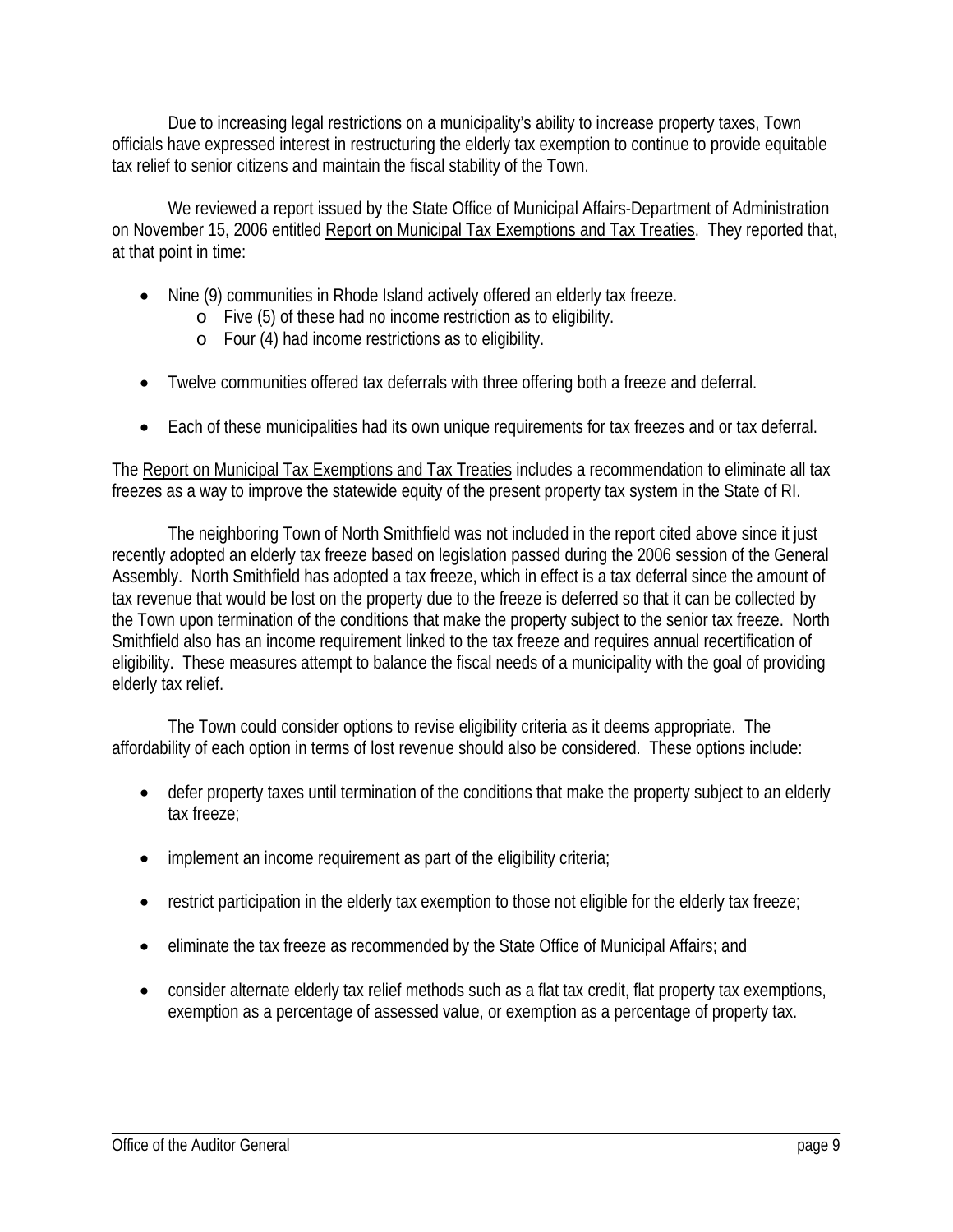### **RECOMMENDATION**

8. Continue to review options to revise eligibility criteria for the elderly tax freeze while providing equitable tax relief to senior citizens.

### **FIRE DEPARTMENT OVERTIME EXPENDITURES**

We reviewed overtime expenditures in order to obtain an understanding of how overtime is incurred, whether it is calculated in accordance with applicable contract requirements and whether management has reasonable controls to ensure that overtime is:

- paid only when necessary to ensure the health and safety of both the community and firefighters; and
- a more prudent and economical use of taxpayer dollars than hiring additional personnel.

The Town budgets and accounts for Fire Department overtime expenditures in three accounts: *Overtime, Sick leave* and *Annual leave.* Most of the expenditures in all three accounts represent overtime (wages compensated at other than straight time - generally time and one-half). However, the Town segregates the expenditures by underlying cause (e.g., the sick leave category is used for a firefighter earning overtime to cover for another firefighter who called in sick). The following table shows how overtime expenditure information is reported in the Town's accounting system.

| Fire Department - Fiscal 2007 Overtime and Vacation Days Cashed-In<br>(Unaudited) |               |              |               |               |
|-----------------------------------------------------------------------------------|---------------|--------------|---------------|---------------|
|                                                                                   |               |              | Amount        | Percent       |
|                                                                                   |               |              | (Over)        | (Over)        |
| Account                                                                           |               |              | Under         | Under         |
| Description                                                                       | <b>Budget</b> | Expenditures | <b>Budget</b> | <b>Budget</b> |
|                                                                                   |               |              |               |               |
| Overtime                                                                          | \$175,000     | 94,375<br>\$ | \$<br>80,625  | 46.0%         |
| <b>Sick Leave</b>                                                                 | 275,000       | 420,474      | 145,474)      | $(52.9\%)$    |
| <b>Annual Leave</b>                                                               | 250,000       | 227,876      | 22,124        | 8.8%          |
| Total                                                                             | \$700,000     | \$742,725    | 42,725<br>(\$ | $(6.1\%)$     |
| Source: Town accounting system and Fire Department                                |               |              |               |               |

Fiscal 2007 expenditures in these three accounts totaled \$742,725 of which \$695,339 was overtime and \$47,386 represented accrued unused vacation days cashed in by employees in lieu of taking a vacation day (included in the A*nnual leave* account). The latter amount is not overtime and should be segregated from true overtime costs.

We were initially advised that fiscal 2007 overtime expenditures totaled \$94,375 which is the total in just the account entitled *Overtime*. Upon further inquiry we learned that overtime expenditures actually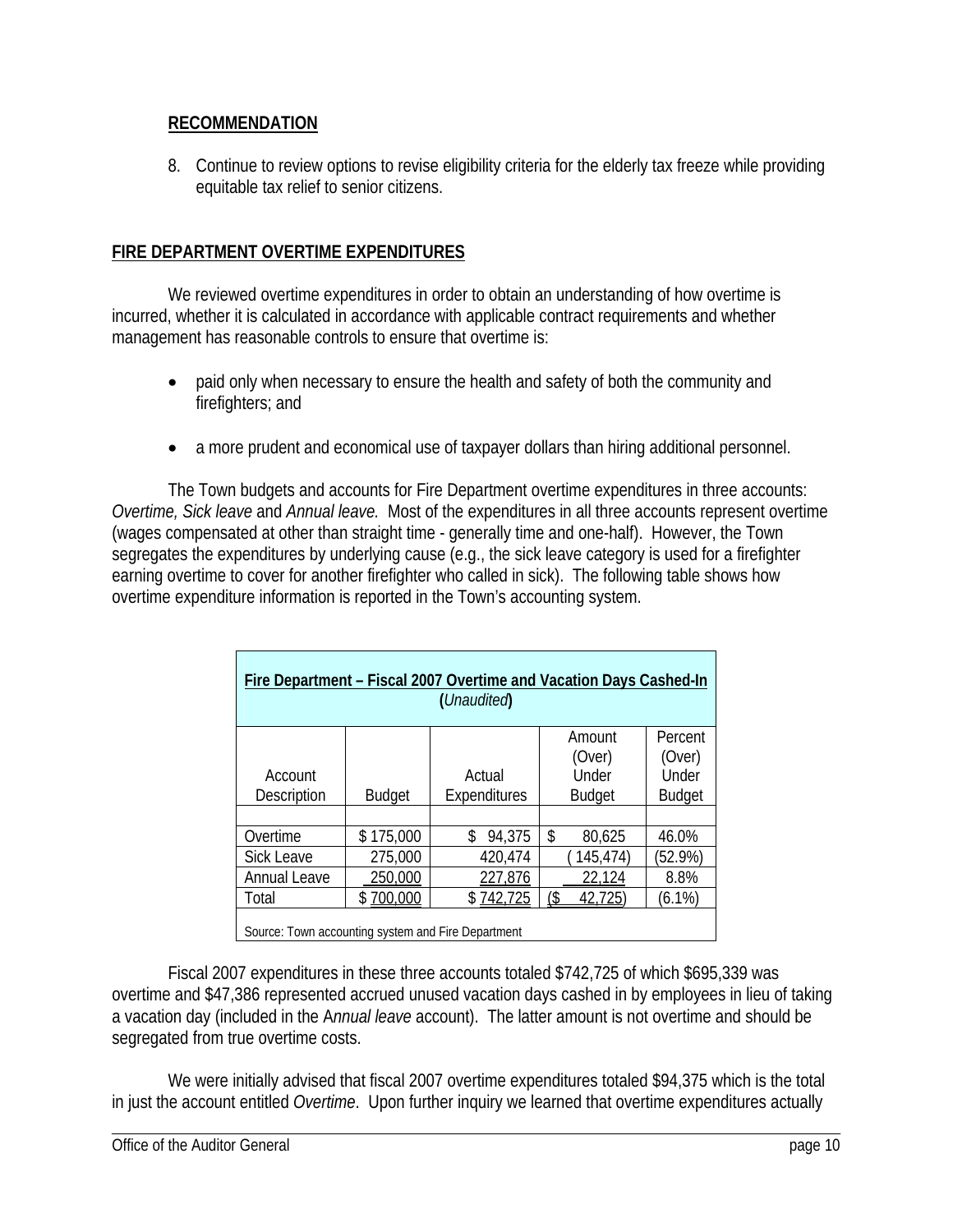totaled \$695,339 because additional overtime expenditures were also recorded in the *Sick Leave* and *Annual Leave* accounts.

 The Fire Department maintains other detail of its overtime expenditures by underlying cause as summarized in the table below:

| <b>Fiscal 2007 Overtime Expenditures by Underlying Cause</b>     |                     |  |  |
|------------------------------------------------------------------|---------------------|--|--|
|                                                                  |                     |  |  |
| <b>Reason for Overtime Expenditure</b>                           | <b>Expenditures</b> |  |  |
|                                                                  |                     |  |  |
| Paid to employees for unused compensatory time                   | \$276,558           |  |  |
| Paid to employees who work when others discharge vacation        | 178,130             |  |  |
| Paid to employees who work when others discharge other types     |                     |  |  |
| of leave (such as sick, personal, bereavement, jury duty)        | 141,716             |  |  |
| Paid to employees who are held to work beyond their normal shift | 50,909              |  |  |
| Paid to employees who are called in to work additional hours     | 41,621              |  |  |
| <b>Total per Fire Department Analysis</b>                        | \$688,934           |  |  |
| Expenditures not classified                                      | 6,405               |  |  |
| Total                                                            | \$695,339           |  |  |
| Source: Fire Department                                          |                     |  |  |

The largest overtime payments are for cashing in unused compensatory time. The fire department contract (Article IV, Section 2) provides that a fire department employee who earns overtime may elect to be compensated with overtime pay or compensatory time off. Either option is compensated at the rate of time and one half. Unused compensatory time may be cashed in. Compensatory time that is not discharged as time-off or cashed in by the end of the fiscal year (June 30) is lost.

While tracking overtime expenditures in this manner (by underlying cause) may be meaningful to the administration of the fire department, transparency could be enhanced by budgeting and reporting all these expenditures as overtime costs. Consistent and appropriate "labeling" of these expenditures allows better comparison to other Town departments and better isolates overtime expenditures for analysis of optimal staffing levels (to minimize overtime costs)

# **RECOMMENDATION**

9. Clarify and enhance reporting of Fire Department overtime costs and payments for cashing in unused vacation time to clearly identify budgeted and actual expenditures and variances between such amounts. Record budgeted and actual payments for cashing in unused vacation days in a separate budget account.

# **Staffing**

The Fire Department has 54 employees -- 48 uniformed firefighters and 6 civilian staff. Ten administrative staff are located at headquarters and four platoons of 11 staff the Town's three stations around the clock as shown in the following table.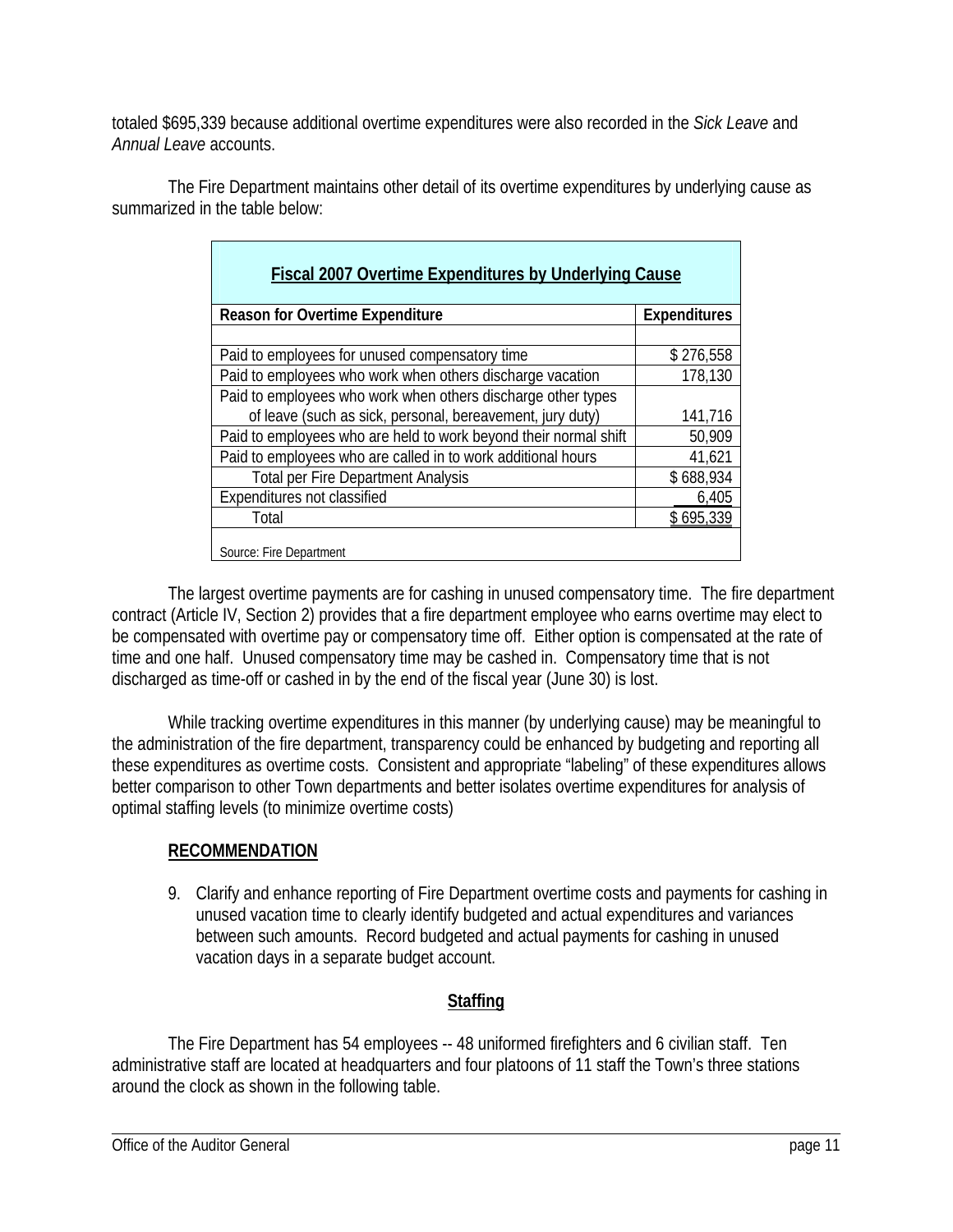| <b>Number of Firefighters by Fire Station</b>                                                                                                                                           |                                      |                    |                |       |
|-----------------------------------------------------------------------------------------------------------------------------------------------------------------------------------------|--------------------------------------|--------------------|----------------|-------|
|                                                                                                                                                                                         | Station 1                            | Station 2          | Station 3      |       |
| Platoon                                                                                                                                                                                 | Headquarters -<br><b>Putnam Pike</b> | <b>Farnum Pike</b> | Log Road       | Total |
|                                                                                                                                                                                         | (Note 1)                             | (Note 2)           | (Note 3)       |       |
| А                                                                                                                                                                                       | 6                                    | 3                  | 2              | 11    |
| B                                                                                                                                                                                       | 6                                    | 3                  | 2              | 11    |
| C                                                                                                                                                                                       | 6                                    | 3                  | $\mathfrak{D}$ | 11    |
| D                                                                                                                                                                                       | 6                                    | 3                  | $\mathfrak{D}$ | 11    |
| Total                                                                                                                                                                                   |                                      |                    |                | 44    |
| Notes:<br>1 = 1 civilian dispatcher and 5 firefighters (3 on engine, 2 on rescue)<br>$2$ = Engine only, 3 fire fighters<br>$3$ = Rescue only, 2 firefighters<br>Source: Fire Department |                                      |                    |                |       |

When responding to fires, these four platoons are assisted by 8 uniformed firefighters who comprise the administrative staff (chief, deputy chief, etc.). In addition, a group of "Paid on Call" firefighters who are trained volunteer firefighters (not Fire Department employees) may respond to emergencies as requested and are compensated for their assistance.

The four platoons comprising 40 firefighters and 4 dispatchers follow an 8 day work schedule which consists of two consecutive 10 hour days followed by two consecutive 14 hour nights, followed by 4 consecutive days off. The head of the Rhode Island Association of Fire Chiefs advised us that this is a standard schedule used by nearly all fire departments in the State.

Except for one vacant position held for a firefighter on military leave, there were no vacancies during fiscal 2007. The Chief advised us that the department's policy of maintaining minimum staffing (for example per fire apparatus) is in accordance with acceptable safety standards as well as in compliance with the union contract.

Fiscal 2007 Fire Department overtime expenditures totaling \$695,339 represent an average overtime expenditure of \$13,372 for each of the 52 employees who received overtime pay. Of the 52 employees, twenty-seven received more than the average of \$13,372 and twenty-five received less than the average. Overtime expenditures per employee ranged from a high of \$26,658 to a low of \$328. Total compensation (with overtime) ranged from \$91,067 to \$33,403. The Fire Department has a written policy ("equalization policy") governing the assignment of overtime to department personnel to ensure that overtime is distributed to all employees on a fair basis.

### **Cost Benefit Analysis - Consideration of Additional Hires**

 The Fire Department's current complement of personnel is just sufficient to meet what it has determined to be its "minimum manning" requirement. Consequently, any leave time (e.g., sick, vacation, military, etc.) used by firefighters or dispatchers requires overtime to maintain a consistent minimum staffing level. Some overtime is expected in 24/7 type operations and up to a certain point, even with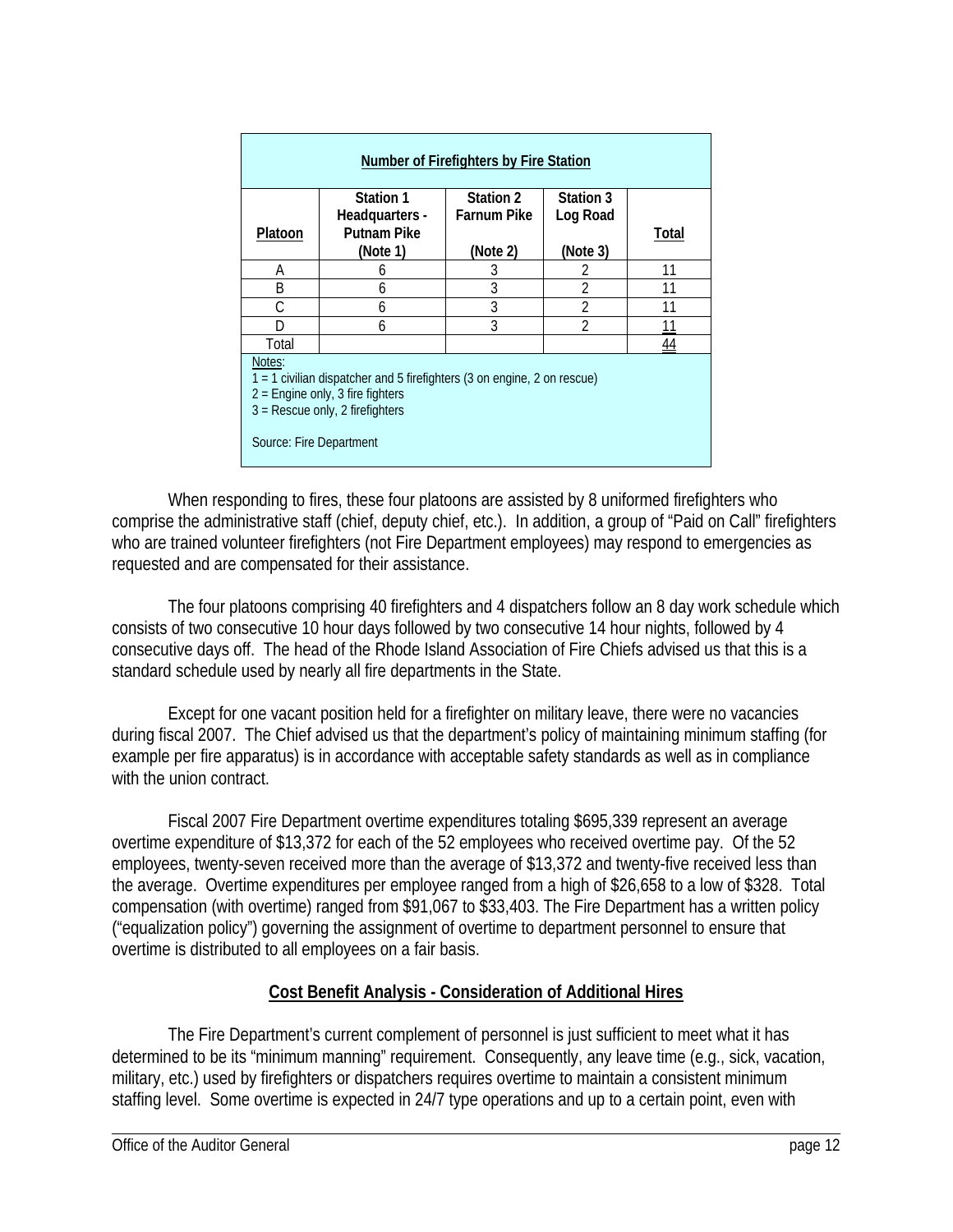compensation of the overtime hours at time and one-half, can be cost effective due to the incremental benefit costs associated with new hires. Accurately determining the break-even point where hiring additional personnel is more cost effective than incurring overtime costs, is key.

We compared the Smithfield Fire department to two other Rhode Island fire departments which had similar characteristics, such as population size and density, geographic size (square miles) and type of fire resources (full-time fire department). The purpose of the comparison was to determine how similar fire departments handled overtime and how their overtime costs compared to Smithfield's.

| Comparison of Overtime Costs for the Smithfield Fire Department to Other Similar Fire Departments                                            |                  |                                                 |                   |                                                                           |                                                                         |
|----------------------------------------------------------------------------------------------------------------------------------------------|------------------|-------------------------------------------------|-------------------|---------------------------------------------------------------------------|-------------------------------------------------------------------------|
| <b>Fire Department</b>                                                                                                                       | <b>Employees</b> | <b>Total</b><br>Personnel<br>$Costs -$<br>Wages | Overtime<br>Costs | <b>Overtime Costs</b><br>as a % of<br>Total<br>Personnel<br>Costs – Wages | Additional<br>firefighters<br>scheduled per shift<br>to cover vacancies |
| Smithfield                                                                                                                                   | $54*$            | \$3,371,243                                     | \$695,339         | 21%                                                                       | <b>None</b>                                                             |
| North Kingstown                                                                                                                              | 72.              | \$3,907,256                                     | \$731,545         | 19%                                                                       | 4 per shift                                                             |
| <b>Johnston</b>                                                                                                                              | $92*$            | \$6,345,491                                     | \$1,601,260       | 25%                                                                       | <b>None</b>                                                             |
| *Smithfield had one vacancy due to military leave and Johnston had 12 vacancies<br>Source: Towns of Smithfield, North Kingstown and Johnston |                  |                                                 |                   |                                                                           |                                                                         |

 North Kingstown routinely schedules 4 additional firefighters per shift so that when a vacancy occurs, one of the four covers the vacancy at regular straight-time wages rather than overtime.

The Smithfield Fire Department has not prepared a cost benefit analysis to determine the point at which hiring additional firefighters may become cost effective. Having regularly scheduled "floaters" to fill vacancies (due to vacation and leave) and to maintain staffing levels at required levels with minimum manning requirements at a straight time rate (rather than overtime pay) may be useful and cost effective. The analysis must appropriately consider which employee benefit costs are fixed (e.g., healthcare) and which are variable (e.g., employer share of FICA) in relation to total wages.

# **RECOMMENDATION**

10. Prepare a formal cost benefit analysis comparing the cost effectiveness of using overtime or additional hires to meet minimum manning requirements. Utilize the analysis to guide budgetary and hiring decisions.

# **FIRE DEPARTMENT CONTRACT**

The Fire fighters contract (Article IV, Section 2: Overtime) provides that a fire department employee who earns overtime may elect to be compensated with overtime pay or compensatory time off in lieu of overtime pay. Either option is compensated at the rate of time and one half. Unused compensatory time may be cashed in. Compensatory time that is not discharged as time-off or cashed in by the end of the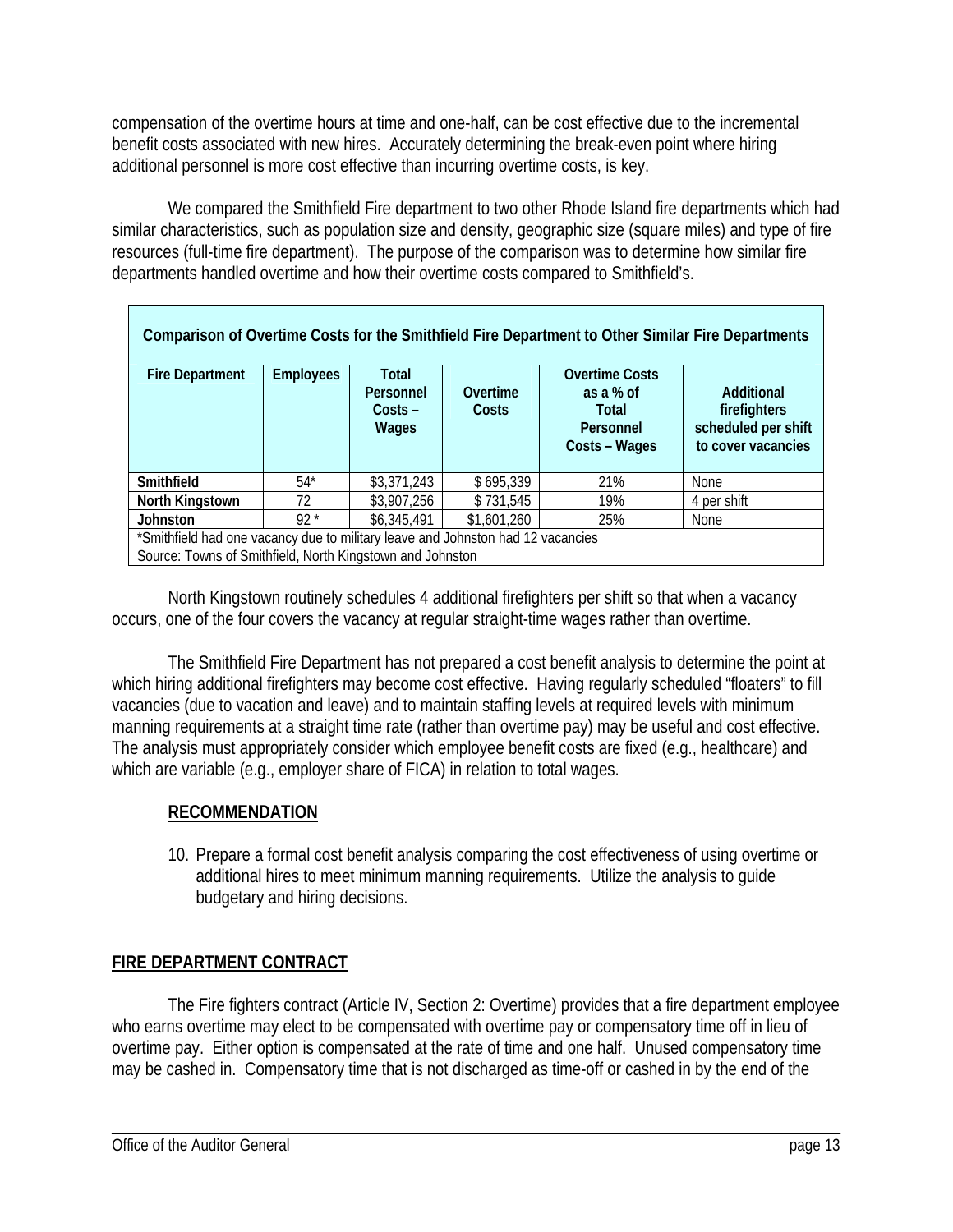fiscal year (June 30) is lost. During fiscal 2007, expenditures for compensatory time *cashed in* by fire department employees totaled \$276,558.

The following contract language lends itself to multiple interpretations:

"Employees shall have the option of receiving compensatory time off in lieu of overtime pay. Such compensatory time may be taken whenever a qualified fill can be obtained. Compensatory time shall be charged at a minimum of four (4) hours unless such time is approved by the Chief of the Department. It is expressly understood that this provision of compensatory time is granted with the express understanding and agreement that its costs to the Town shall not exceed Six Thousand (\$6,000) Dollars in a fiscal year. Should this provision result in expense to the Town in excess of Six Thousand (\$6,000) Dollars in a fiscal year, the option of receiving compensatory time off in lieu of overtime shall be promptly discontinued by the Town until the commencement of the next fiscal year. All compensatory time accumulated shall be eliminated and paid on June 30 of each year." {Article IV, Section 2: Overtime (c)}

This language is not clear regarding whether the \$6,000 limitation is per person or an aggregate total for all employees. Accordingly, this language could possibly be interpreted to mean that the cost of all compensatory time for the year is limited to \$6,000 in the aggregate for all employees. Conversely, it could be interpreted to be an annual limit of \$6,000 for each employee.

Fire Department management advised us that this language only applies to instances where an employee has chosen to receive compensatory time off (leave) in lieu of overtime pay and then *discharges such compensatory time off.* The expenditure that is limited to \$6,000 per fiscal year is the overtime paid to the individual who fills in for the person discharging compensatory time off. Such overtime expenditures are limited to not more than \$6,000 for all employees for the fiscal year. Management does not separately track instances of overtime expenditures *incurred when an employee discharges compensatory time off* in order to distinguish it from other overtime expenditures. Accordingly, the Fire Department cannot determine whether it is in compliance with the contract requirement (as interpreted by the Fire Department) that limits such expenditures to not more than \$6,000 annually.

### **RECOMMENDATIONS**

- 11. Clarify contract language in future firefighter contracts concerning the \$6,000 limitation in Article IV, Section 2: Overtime (c).
- 12. Monitor compliance with the \$6,000 annual expenditure limitation in Article IV, Section 2: Overtime (c) of the current Fire contract: Track overtime expenditures incurred when an employee works in place of another person who is discharging compensatory time off (leave) to ensure that total expenditures for this classification of overtime do not exceed \$6,000 in a fiscal year.

# **CONTRACTS**

Employees of the Town of Smithfield are covered under five (5) collective bargaining agreements and school employees are covered under three (3) collective bargaining agreements. The Town has also entered into numerous other written contracts with employees, vendors, pension providers, etc. We referred to these contracts in making determinations and recommendations regarding policies and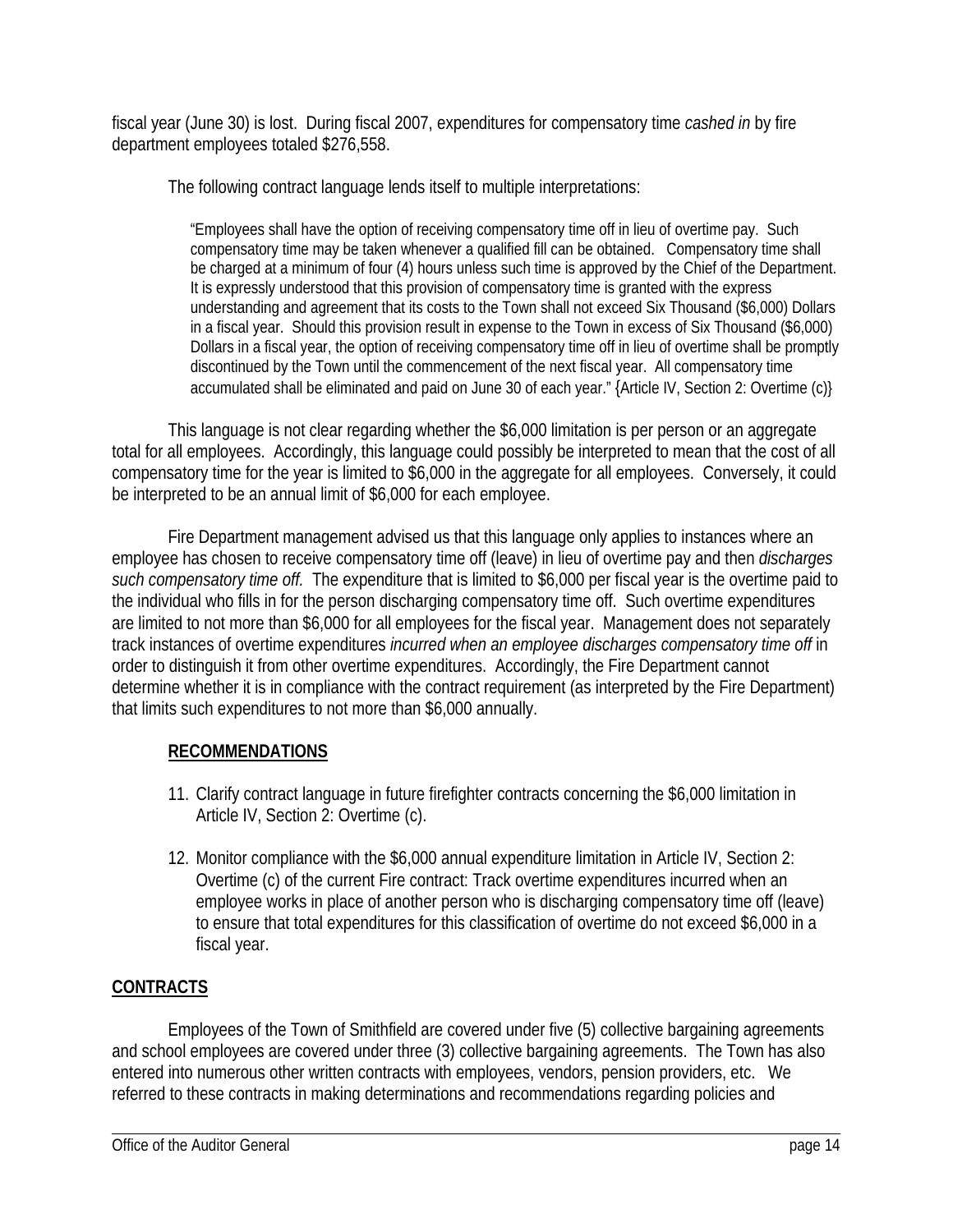practices in the Town. In some instances we found the contract language to be ambiguous, contradictory, or subject to multiple interpretations. We noted this issue in the firefighter's contract (see preceding section entitled *Fire Department Contract*, the police pension plan contract (see report section entitled *Pension Plans and Other Post-employment Benefits*) and in various consultant agreements prepared by the Town (see report section entitled *Consultant Agreements*).

The Town should strive to draft contract language that is as clear as possible and not subject to multiple interpretations. This is particularly important when contracts span many years and personnel change thereby limiting opportunities for clarification of intent. Ambiguity makes it difficult for the Town to monitor its own compliance with contract terms and for parties to the contract to understand their own rights and responsibilities.

### **RECOMMENDATION**

13. Utilize language in collective bargaining agreements and other contracts that is clear, easy to understand and not subject to multiple interpretations.

## **PROCUREMENT**

All purchases of goods and services are required to be made in accordance with the requirements established in the Town Charter (Article V, Section C-5.18 Purchasing) and the Code of Ordinances (Chapter 81, Purchasing Policy). These documents delineate competitive bid requirements and purchases considered to be sole source or emergencies.

We reviewed three large dollar purchases of goods or services authorized by the Town Council as documented in the minutes of Town Council meetings held between January 1 and June 30, 2007. We found that the Town should strengthen controls to ensure compliance with its purchasing requirements. Examples of procurements that did not comply with the Town's purchasing requirements follow:

• On May 1, 2007, the Town Council authorized the *sole source* purchase of an ice resurfacing machine at a cost of \$86,770 (\$101,270 less trade-in of \$14,500). The Town Code of Ordinances (Chapter 81 Purchasing, Section 81-7 D (1) Sole Source) provides that a contract may be awarded without competition when the purchasing officer determines, in writing, that there is only one source for the required item. Documentation for this procurement included price quotes obtained from two vendors who manufacture and sell ice resurfacing machines. Accordingly, this transaction was inappropriately designated a sole source procurement.

Further, the Town Charter (Section C-5.18 (b)) provides that "No purchase of … equipment … whose costs shall exceed an amount set at the annual Town Financial Meeting, shall be authorized except after competitive bidding…. ". The amount of \$10,000 was authorized for fiscal 2007 by vote at the annual Town Financial Meeting. This requirement is also included in the Town Code of Ordinances. Accordingly, the Town Charter and Town Code of Ordinances require a competitive bid process when purchasing equipment costing more than \$10,000.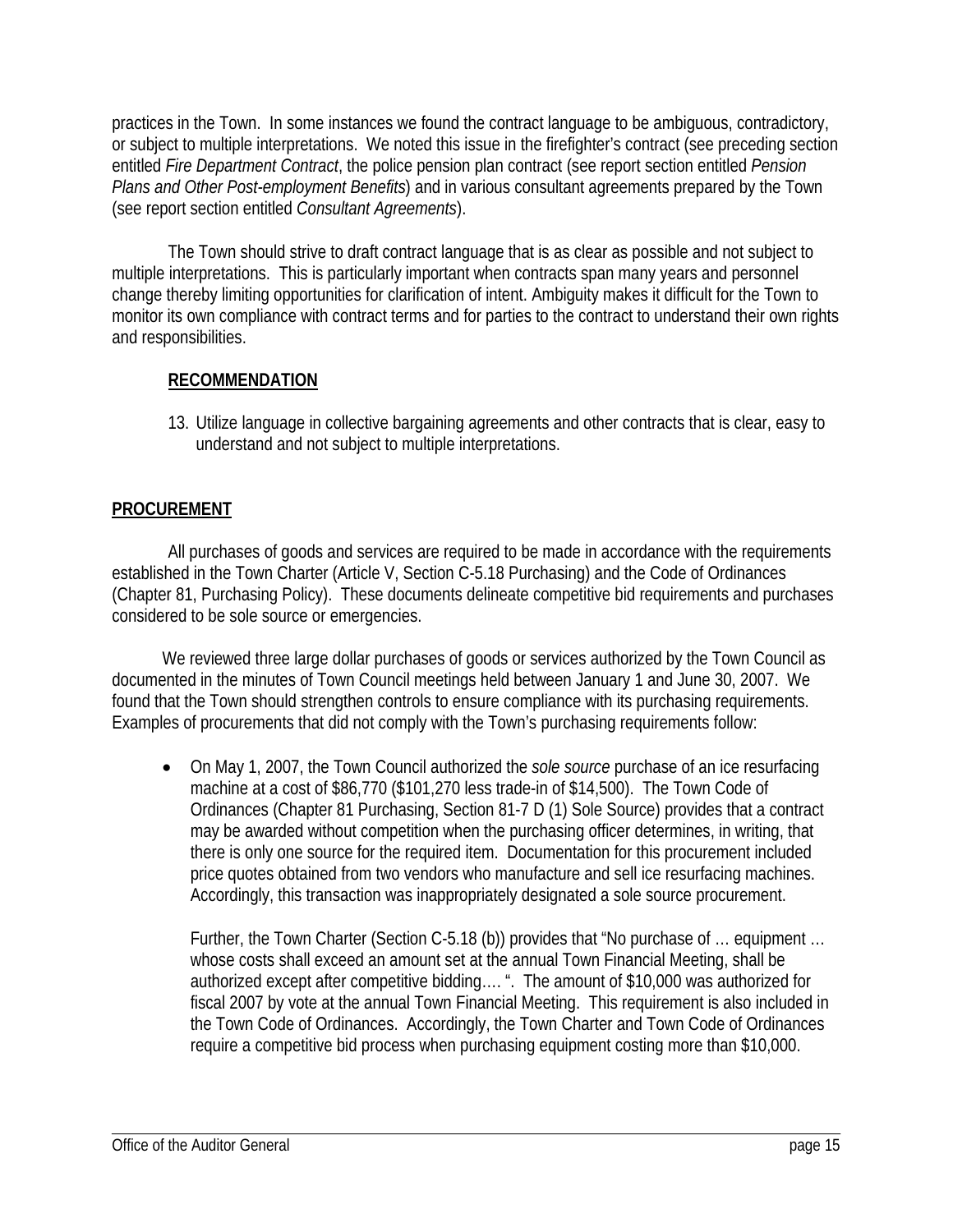- Purchase of a \$70,000 van for the Town's senior center was not made through a competitive procurement. Documentation for this purchase indicated that a new van was needed to replace an older van which had more than 157,000 miles and was becoming increasingly unreliable. Although the van was already scheduled for replacement and included in the Town's capital improvement plan, the purchase was designated an emergency. Section C-5.18 (c) of the Town Charter requires that, when making an emergency purchase, the Town should obtain three or more verbal quotations followed by written confirmation and the purchase shall be made on the basis of the lowest feasible quotation received. Documentation for this purchase did not include evidence of three or more verbal quotations or written confirmation of any quote other than the awarded quotation.
- The Town obtained quotes from 2 electrical contractors to install a generator for the Public Works Department. The quotes were \$11,545 and \$11,100. After the Town asked the lowest quote contractor to review his price, the contractor reduced his price to \$9,900 and was awarded the contract. Since the Town could have reasonably estimated the contract price to be near or above the competitive bid threshold of \$10,000, it should have followed a competitive bid process in accordance with the Town Charter and Purchasing Ordinance. Upon inquiry, we were advised that this was considered an emergency procurement which, pursuant to the Town Charter, would have required three quotes before making an award.

Purchasing duties are currently split among various Town departments. The Finance Department handles purchase orders and contracts; the Town Clerk's Office retains bid files, and individual departments maintain other supporting documentation. The School Department business office handles all school purchases. Compliance with the Town's purchasing requirements as well as the overall efficiency of the procurement function, could be enhanced by centralizing all purchasing activities and hiring an experienced purchasing agent. Management advised us that the Town is currently interviewing applicants for a part-time purchasing agent position.

# **RECOMMENDATIONS**

- 14. Strengthen controls over procurement activities to ensure compliance with requirements contained in the Town Charter and ordinances.
- 15. Hire an experienced purchasing agent to oversee and centralize the Town's procurement activities.

# **PAYROLL PROCESSING**

The Town and School Department perform all payroll functions separately and utilize different payroll accounting systems. Both entities utilize the same external payroll processing service, but under separate agreements with differing terms. In fiscal year 2007, the overall expense to the Town for payroll processing was \$73,094 of which \$50,895 and \$22,199, respectively, was expended by the Town and School Department.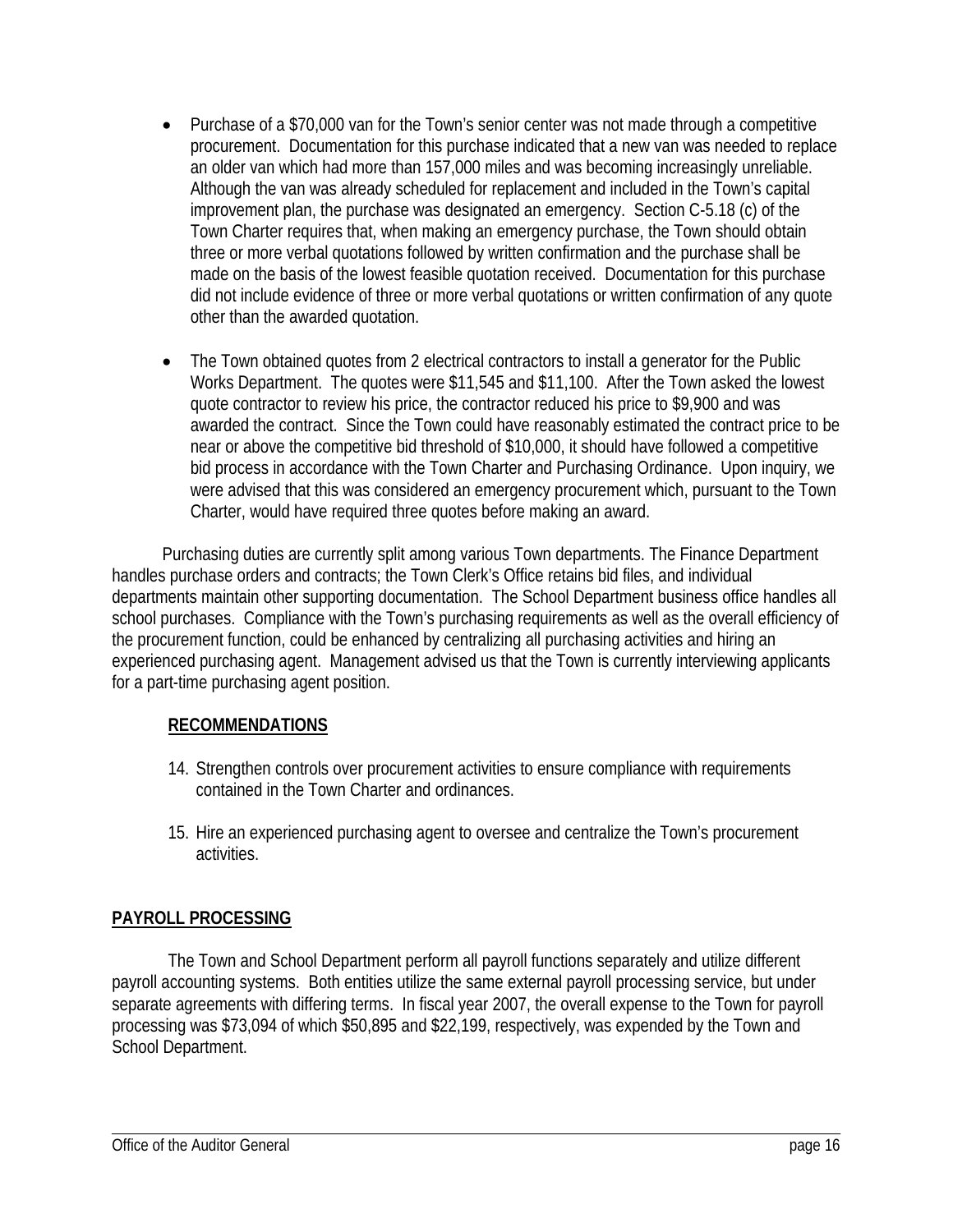We observed various opportunities for the Town to potentially reduce costs and enhance the efficiency of its payroll processing activities.

# **Renegotiation of Payroll Processing Agreements**

Neither the School Department, nor the Town could produce a signed contract for their current payroll servicing. Both the School Business Manager and the Town Finance Director have indicated that the contract for payroll services has never gone out to bid and no attempt has been made to renegotiate the fee structure or contract terms with their current vendor since their initial signing over a decade ago. The Town Finance Director advised us that other vendors have, at times, provided informal quotes to provide payroll processing services to the Town.

## **RECOMMENDATION**

16. Seek competitive bids for payroll processing services to ensure that the Town and the School are benefiting from competitive pricing for the services required.

# **Combining Payroll Functions**

Both the Town and the Schools use the same payroll service provider but contract as separate entities. The Town Finance Director and the School Business Manager have not explored going out to bid for payroll services for both the Town and Schools as one contract. Although the current vendor pricing structure differs for each entity, both include some fixed costs such as delivery fees and report fees, and some costs that are driven by the number of checks or vouchers processed each pay period and the number of "earnings records" or files maintained on each system. The majority of the cost is in this second category. Additionally, the two entities each pay quarterly and annual fees for various reporting and recordkeeping services.

We believe there are significant potential costs savings to be derived from combining the payroll processing services under one vendor contract. It is likely that various fixed fees could be reduced and other fee reductions could be negotiated on a larger combined contract. The Town should work with their current vendor to determine the feasibility of trying to combine the two payroll accounts into one.

Both the Town Finance Director and the School Business Manager have indicated that they would be willing to explore the possibility of combining the payroll functions. There is concern, however, that the complicated nature of payroll deductions, longevity and other provisions of the numerous collective bargaining agreements involved would make payroll processing and recordkeeping too cumbersome on a single account.

### **RECOMMENDATION**

17. Consider the feasibility of combining the Town and School payroll functions.

# **Frequency of Payroll Processing**

The Town of Smithfield issues payroll checks to Town employees weekly while the Schools follow a bi-weekly pay schedule. Many other municipalities and school districts, as well as State government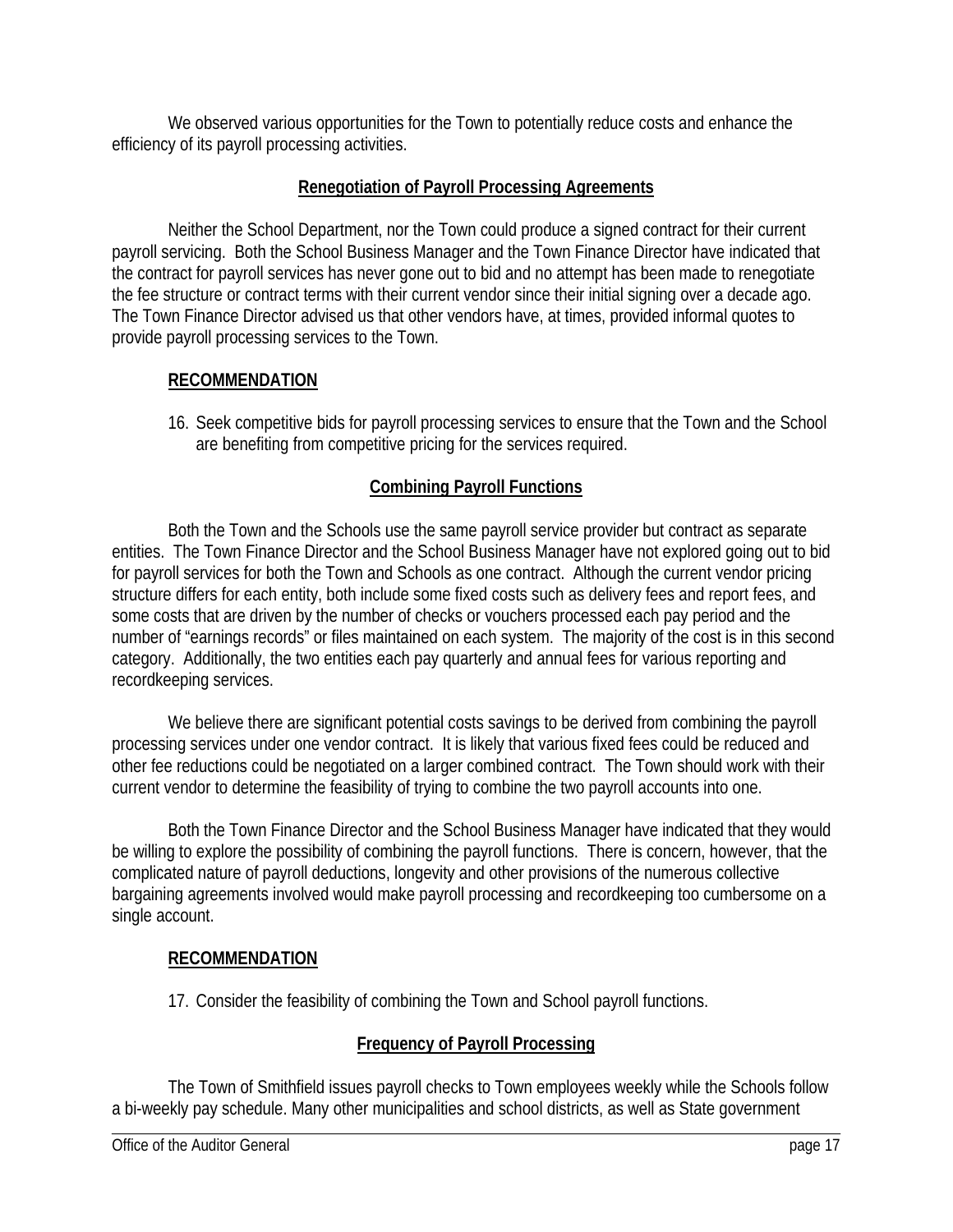process payroll bi-weekly. The Town Finance Director does not believe that the Town is under any contractual obligation to pay employees weekly. We reviewed the five (5) collective bargaining agreements that cover Town employees and also the employment agreements for the five (5) Town employees who have individual employment contracts with the Town and noted no provisions addressing frequency of pay. Considerable cost savings could be achieved by simply switching the Town to a bi-weekly pay schedule. Payroll processing fees ("per item" fees) would be reduced since the number of checks issued would be reduced by 50%. In addition the effort required to process payroll could be substantially reduced. Currently, the Town payroll clerk spends approximately three out of five days preparing, entering and processing payroll. Overall, the effort required to process payroll biweekly would be significantly less than the effort required for a weekly payroll schedule.

# **RECOMMENDATION**

18. Change all payroll processing to a bi-weekly schedule.

# **Duplicate Payroll Records and Accounts**

On the Town payroll, numerous employees are duplicated in the vendor payroll system for recordkeeping convenience. At the recommendation of the Town's independent auditor, the Town ended the practice of issuing 1099 forms for employees who worked for the Town but also received "other compensation" for detail assignments, attendance of meetings, etc. The Town began processing these payments through the payroll. However, instead of including them in the employees' regular weekly paycheck, under an "other" category, the Town set up an extra "employee record" for each of these employees. In fiscal year 2007 this added at least 11 extra "payroll records" to the file, and increased all payroll costs that are driven by the number of employee files or checks issued. According to the Town payroll clerk, they were set up this way so that she could easily separate the wages that are subject to pension contribution from those that are not.

In addition to the multiple payroll files, many employees receive multiple payroll checks in the same week for various types of compensation outside of their regular salary. For example, the Town payroll for the period ended July 7, 2007 had 236 employees yet 289 checks or direct deposit vouchers were issued. This increases payroll processing costs since the number of checks or vouchers issued is the key cost driver. A similar situation exists for the School system payroll. For the payroll period ended May 25, 2007 there were 396 employees yet 470 checks or direct deposit vouchers were issued. There were 35 employees who had two separate employee accounts on the payroll and 74 employees who received more than one check in the pay period.

# **RECOMMENDATION**

19. Eliminate duplicate employee payroll accounts and limit the number of additional checks issued each week for the same employee.

# **Second Town Payroll Account**

The Town maintains a second Company Payroll Account with the payroll vendor to pay one retiree one paycheck per month, incurring unnecessary monthly, quarterly and annual fees associated with maintaining the separate account. The cost associated with maintaining this extra account to process the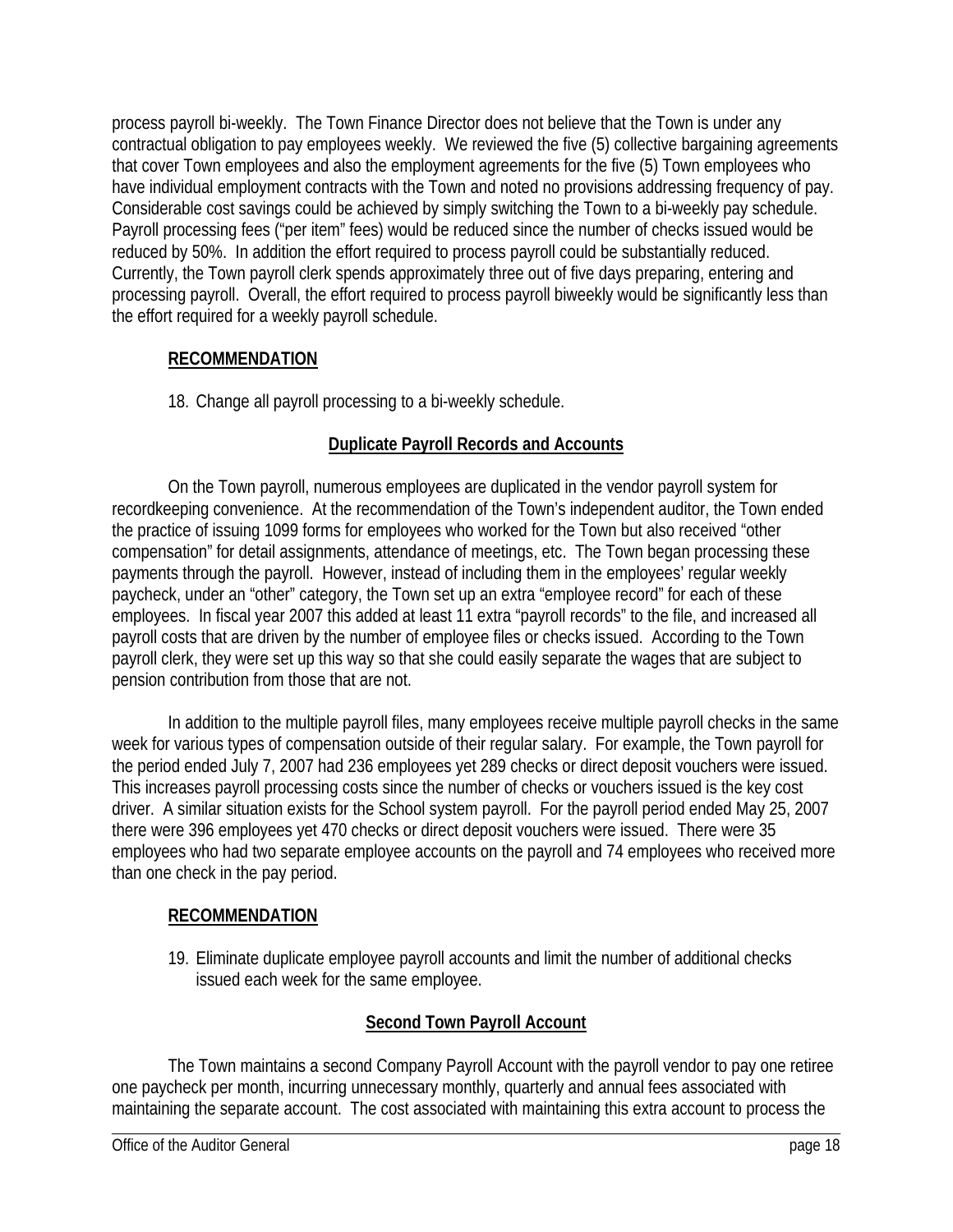one monthly check and issue the one 1099R for fiscal year 2007 was \$1,443. The account was originally set up as the result of litigation between the Town and the retired employee but the Finance Director does not know if there is any legal restriction that would prevent them from changing this practice.

## **RECOMMENDATION**

20. Consult the Town Solicitor to determine if the Town is legally bound to pay the retiree through a payroll service, rather than by a Town check. If they must use a payroll service the Town should consult with their payroll service provider to determine the feasibility of adding this retiree to their regular payroll, rather than maintaining a second payroll account.

## **Payroll Software Implementation**

In January 2007, the Town purchased and implemented a new payroll software program that it eventually abandoned seven months later. The new software purchase and unsuccessful implementation added \$10,500 to the Town's payroll processing costs over the seven month period from January 2007 through July 2007. The costs included initial set-up fees, license fees and monthly processing fees that were significantly higher than the previous payroll system.

These costs may have been avoided had the Town performed a more thorough assessment of its payroll needs and performed a cost/benefit analysis before switching to the new program. Implementing the payroll changes was both costly and time-consuming for both the payroll clerk and for the affected departments. Additional resources were utilized converting back to the old system when the Town decided to abandon the new software program.

# **RECOMMENDATION**

21. Perform a more thorough needs assessment when considering software or information technology system changes to avoid unnecessary and excessive costs.

# **School Custodian Detail Assignments**

Outside organizations renting school facilities for meetings and events are required to pay for a custodian to be on hand during the rental period, per the *Smithfield School Department, Use of School Facilities* policy. Presently, these extra custodian shifts are scheduled through the School Department Office, but payments for the services are paid directly to the custodians by the outside groups. Outside organizations must complete a Smithfield School Department, *Use of Building Form* that serves as the building permit. This five-part form lists the name of the organization, the building, date and purpose of the request and the fees to be collected and is signed by the Superintendent of Schools. The form expressly states that the organization should "present the permit to the janitor with payment for his services". This practice differs from the manner in which the Town pays other Town employees who work "detail" assignments.

When outside organizations pay to have a Town police officer or firefighter at a private function, the payments for service are made directly to the Town. The police officer or firefighter receives payment for the detail work through the Town's payroll process. School janitors doing detail work to cover Town functions, such as voting, are currently paid in the same manner. We believe school custodians providing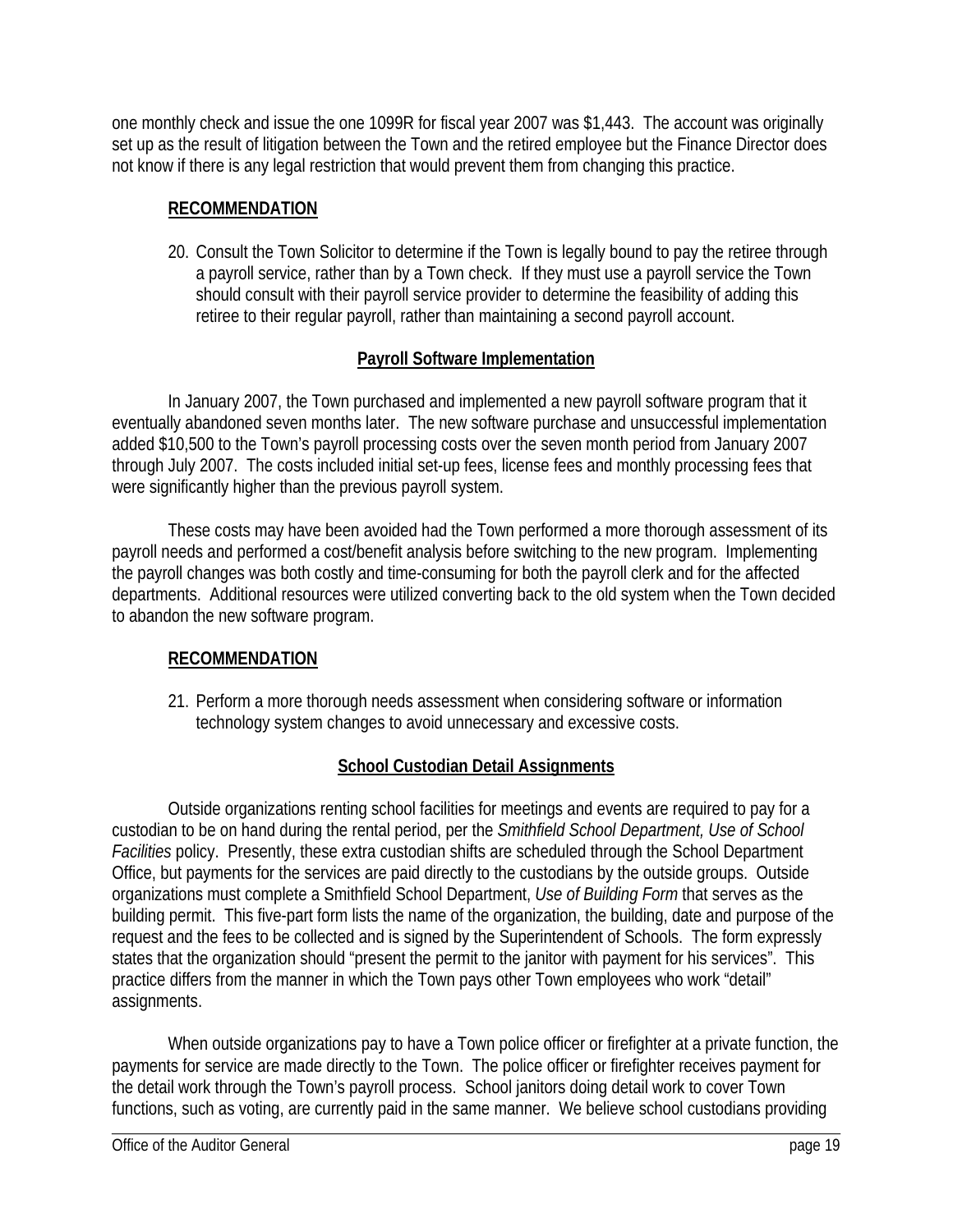janitorial coverage for outside organizations renting school buildings should be paid through the Town or School's payroll process.

## **RECOMMENDATION**

22. Compensate school janitors performing special work details through the School department's payroll process rather than requiring janitors to receive payment directly from the outside organization.

# **General Payroll Controls**

The Town can improve its controls over payroll processing by segregating certain duties, formalizing various policies and procedures and also better documenting supervisory review and approval of key payroll activities.

Payroll is processed weekly by the payroll clerk, who compiles the payroll data from summary sheets forwarded to her from each department and signed by the department manager. Some departments require employees to punch time cards while manual timesheets are completed by other employees. All back-up documentation, including any time cards or time sheets, is retained at the department level. The payroll clerk receives only the summary document and enters the data into the computerized payroll system for processing.

 The Town has a Human Resources Manager who works closely with the Town Manager and Finance Director on hiring and personnel issues and who usually notifies the payroll clerk when employees are to be added to the payroll. However, sometimes the new hire information or payroll change information is provided by the Town Manager's secretary or from the Police Department if it is concerning police personnel. Personnel files for the police station are maintained by the Police Department and occasionally, documentation for new employees hired is forwarded directly to payroll without going through HR or the Town Manager. Notice to the payroll clerk that an employee should be removed from the payroll is often by word of mouth or e-mail, and occasionally, the payroll clerk herself follows up with department managers to find out if someone has been terminated, when they have not reported any work hours for a few weeks. The Town Manager does not review or sign-off on changes or additions to the payroll.

When payroll checks are delivered to the payroll office, checks are given to department managers for distribution to their employees. This policy allows the same person who provides the summary of payroll data each week, access to the payroll checks. These duties should be segregated.

The Town does not have a policy and procedures manual for payroll functions

# **RECOMMENDATION**

23. Create a payroll policy and procedures manual (for both the Town and School Department) that includes controls over hiring and termination. All personnel files should be kept in one location.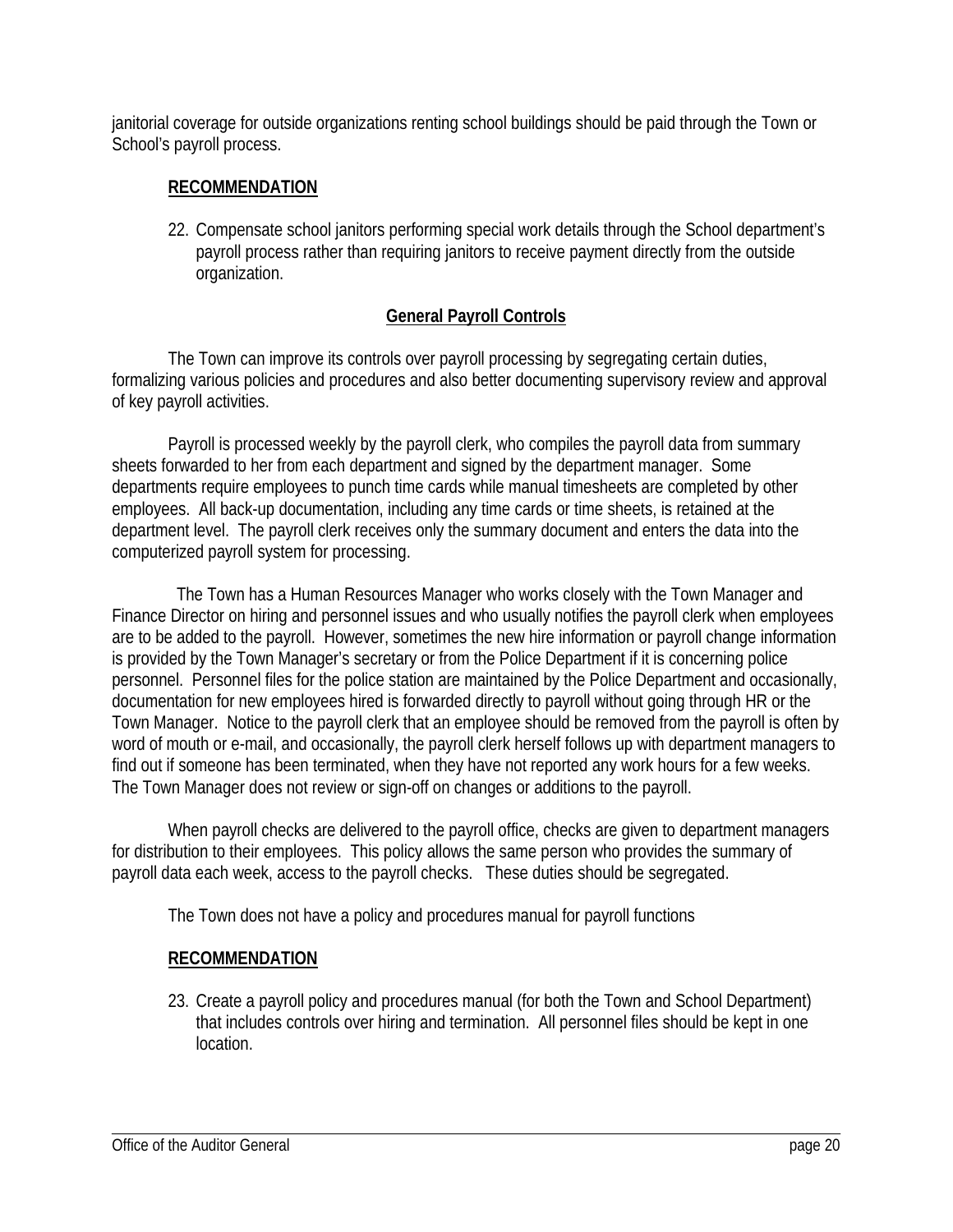- 24. Require the Town Finance Director to review and sign-off on the payroll register each pay period. The Town Manager should review additions and changes to the payroll and periodically review the weekly payroll register.
- 25. Segregate key payroll functions and duties.

### **CONSULTANT AGREEMENTS**

The Town of Smithfield executes employment agreements and consultant agreements with some individuals who are not covered under collective bargaining agreements. These contracts delineate the duties and services the individual will provide the Town, the hours to be worked, compensation to be paid and benefits to be granted. We were made aware of five "Employment Agreements" and three "Consultant Agreements" which are currently in effect. Individuals who sign Employment Agreements are generally considered by the Town to be contract employees; individuals who execute Consultant Agreements are considered by the Town to be independent contractors.

We discovered that the three individuals that were providing service under these Consultant Agreements were on the Town's payroll and were being afforded many of the same benefits granted to Town employees. Each was receiving a Town paycheck from which state and federal taxes, FICA and TDI were withheld. Additionally, each was enrolled in the State Municipal Employees' Retirement System with employee contributions withheld and the Town making a contribution on their behalf, and each received one or more benefits such as personal days, payment in lieu of personal days or payments in lieu of health benefits.

Two of the individuals who have been working for the Town under Consultant Agreements for six and eight years respectively, are retired Smithfield Police Officers and are collecting a police pension and retiree health benefits through the Town. The documents we reviewed indicate that both of the retired police officers were initially brought on as independent contractors to provide computer consultant services to the Town on an "as needed" basis. Some time later, each was given a job title, added to the payroll and enrolled in the State Municipal Employees Retirement System consistent with status as an employee. These changes appear to have been made without benefit of a formal hiring process, without a bid process, and without the re-drafting of contract terms at the time of the changes or thereafter. At the time of our review, the Consultant Agreements in effect for all three individuals, still expressly identified them as *independent contractors with respect to the Town, and not an employee of the town*.

Decisions regarding the employment status of all three of the individuals were made by a succession of Town Managers. The status of these three individuals was never fully transparent to all levels of Town Administration. The Town Council believed they were independent contractors. The Town Payroll Clerk considered them employees. The Finance Director and Human Resources Administrator believed they should be classified as employees, but were aware of the contradictory language in the Consultant Agreements. The Town Manager who executed the most recent "consultant agreement" for one of the retired police officers in July 2007, stated that he was not aware that the three individuals were on the Town's payroll or enrolled in the Town's pension plan when he signed the renewal of the Consultant Agreement.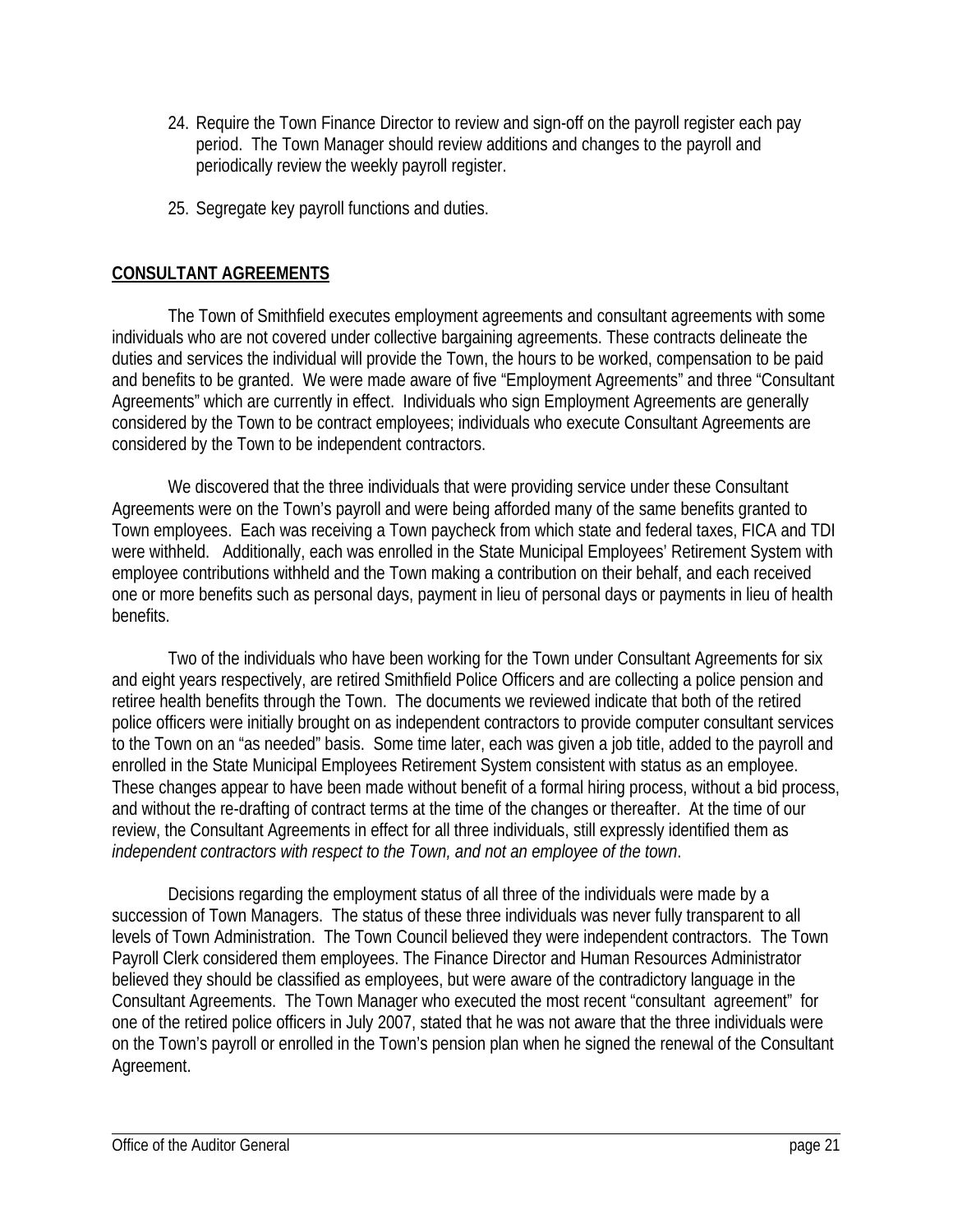As a result of questions raised during our review, this issue was brought before the Town Council on September 4, 2007. When presented with the details regarding the two retired police officers, the council initially voted to remove the two men from the payroll. They did not take any action on the third consultant. When one of the police retirees retained legal counsel to address his impending removal from the Town's payroll, the Council rescinded its directive until the legal matter could be fully researched.

On October 23, 2007 the Town's own legal counsel provided our office with a written legal opinion on the issue stating that, after reviewing the pertinent documents, it appears that the three are in fact employees under the common law definition of employee and that, accordingly, it is the Town's intent to continue to treat these individuals as employees and keep them on the payroll until the term of their contract expires or is otherwise terminated.

Although confusion regarding the appropriate classification of these individuals has been alleviated there may be other related issues that still require consideration. Since the Town participates in the Municipal Employees' Retirement System administered by the State, we asked the Executive Director of the State Employees Retirement System (ERS) to clarify the rules regarding members' participation in more than one pension plan funded by the municipality. He referred us to Rhode Island General Law 45- 21-8 regarding membership in the system. This section states that:

*"Any employee of a participating municipality as defined in this chapter, who becomes an employee on and after the effective date of participation, shall, under contract of his or her employment, become a member of the retirement system; provided, that the employee is not receiving any pension or retirement allowance from any other pension or retirement system supported wholly or in part by a participating municipality, and is not a contributor to any other pension or retirement system of a participating municipality. "* 

The Town records indicate that the three "contract employees" described above participate in the Municipal Employees' Retirement System. However, we were advised that two of the individuals are also collecting a pension as retirees of another plan that the Town funds but is not administered by the State. Their status as retired employees receiving a pension supported by the Town appears to preclude membership and participation in the MERS. We recommend that the Town obtain a ruling from the State ERS regarding the applicability of this law to the employees in question.

The Town Solicitor's letter also raises other legal and public policy issues for the Town's consideration. He questions whether (1) the MIS Services provided by the two retired police officers should have gone out to bid, pursuant to state law and the Town's purchasing policy, (2) the positions should have been posted by the Town as outlined in the hiring procedures in the Town's personnel ordinance, and (3) the broader question of the fiscal prudence of hiring two part-time employees to handle the Town's MIS/IT needs, rather than one full-time employee, when gross salaries and fringe benefits are taken into consideration.

By circumventing normal hiring practices in its treatment of these individuals and failing to follow its own hiring procedures outlined in the Town's personnel ordinance, the Town has exposed itself to a potentially costly and circuitous process to rectify the improper hiring practice involving these three individuals. This issue highlights the need for the Town to adopt written policies regarding hiring retired employees. The policy should address all relevant considerations including any limitations on rehiring, participation in pension plans, the required hiring process and their classification if rehired. Further, employment agreements and consultant agreements should be reviewed by all appropriate parties (e.g.,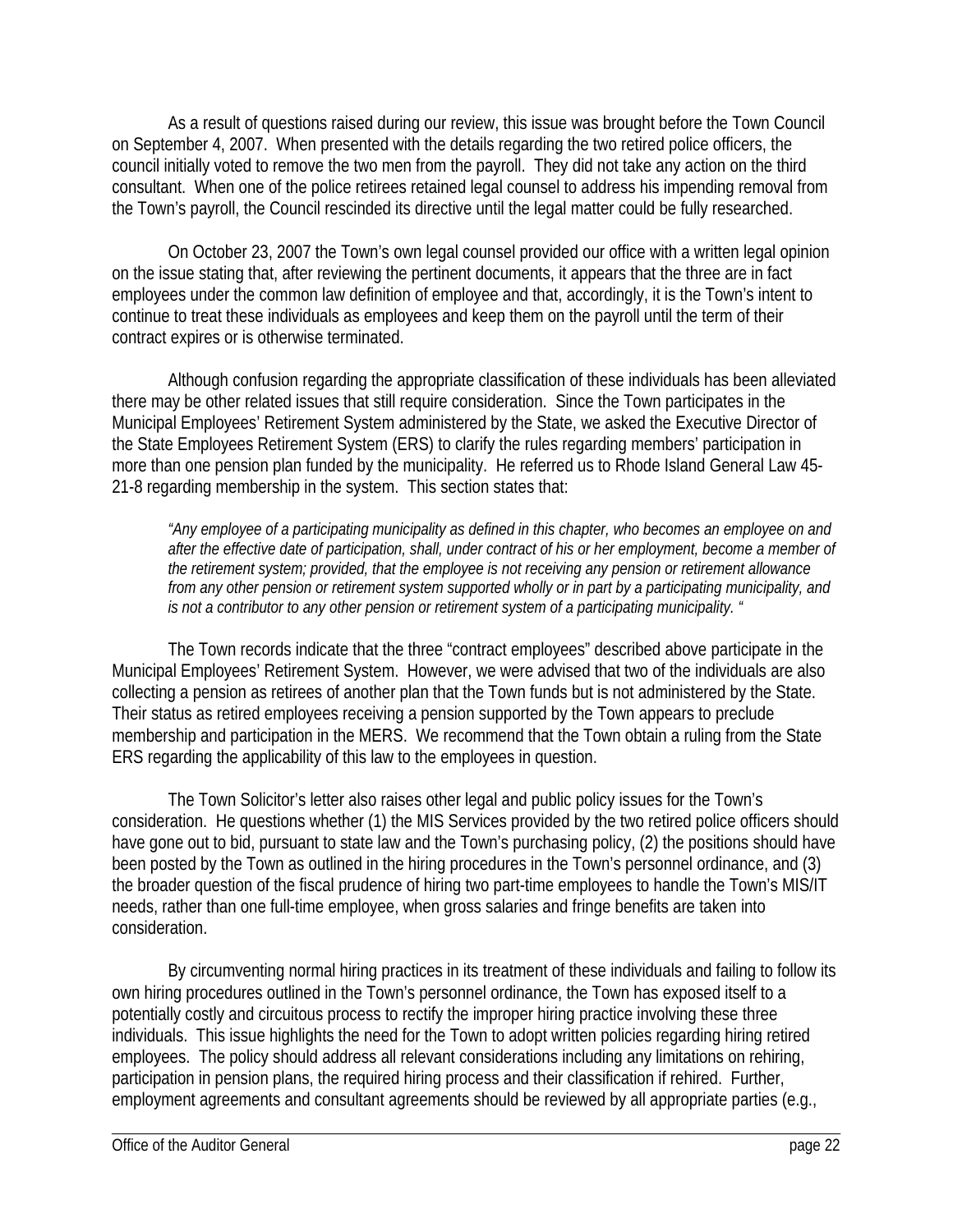Town Solicitor, Town Manager, Finance Director and Human Resource Director) before execution to ensure that all appropriate matters have been considered.

# **RECOMMENDATIONS**

- 26. Re-draft the current Consultant Agreements to conform to the Town's recent determination of the workers status as contract employees rather than independent contractors.
- 27. Adopt a written policy regarding the practice of re-hiring retired Town employees.
- 28. Request a ruling from the State Employees Retirement System regarding the membership of rehired Town retirees in the state-administered Municipal Employees' Retirement System. Incorporate rules regarding retirement plan participation into the written Town policy on the rehiring of retirees.
- 29. Ensure employment agreements and consultant agreements have been reviewed by all appropriate parties, including the Town solicitor, before execution.
- 30. Adopt a written policy regarding Employment Contracts and Consultant Contracts and the Town's methodology for determining whether an individual is an employee or an independent contractor.
- 31. Ensure that hiring practices comply with the Town's hiring policies as outlined in the Town Personnel Manual. Ensure that existing policies adequately address the legal and public policy issues raised in the Town Solicitor's letter, including the question of whether these positions should have gone out to bid pursuant to state law, why the positions were effectively filled without following hiring procedures outlined in the Town's Personnel Ordinance, and the broader question of whether the hiring of two individuals to work part-time providing MIS/IT services was fiscally prudent.

# **HEALTHCARE BENEFITS ADMINISTRATION**

The Town and the School Department provide premium based healthcare insurance to employees and their dependents through the same healthcare insurance provider. However, there are thirteen healthcare contracts covering Town, fire, police and school employees, each with specific requirements concerning health insurance coverage. Most contracts specify the insurer and a specific health plan. For example, the fiscal 2007 fire contract specifies that coverage shall be either a certain higher level Blue Cross Healthmate Coast to Coast plan with a chiropractic rider or a Healthmate Coast to Coast base plan. We also noted that the share of the premium required of the employee varies among the various collective bargaining units.

The School Business Manager advised us that the School Department seeks bids annually for healthcare coverage. The Town Finance Director advised us that the Town does not seek bids (for Town, fire and police employees) because other healthcare insurance providers are not interested due to the fragmented coverage groups within the Town.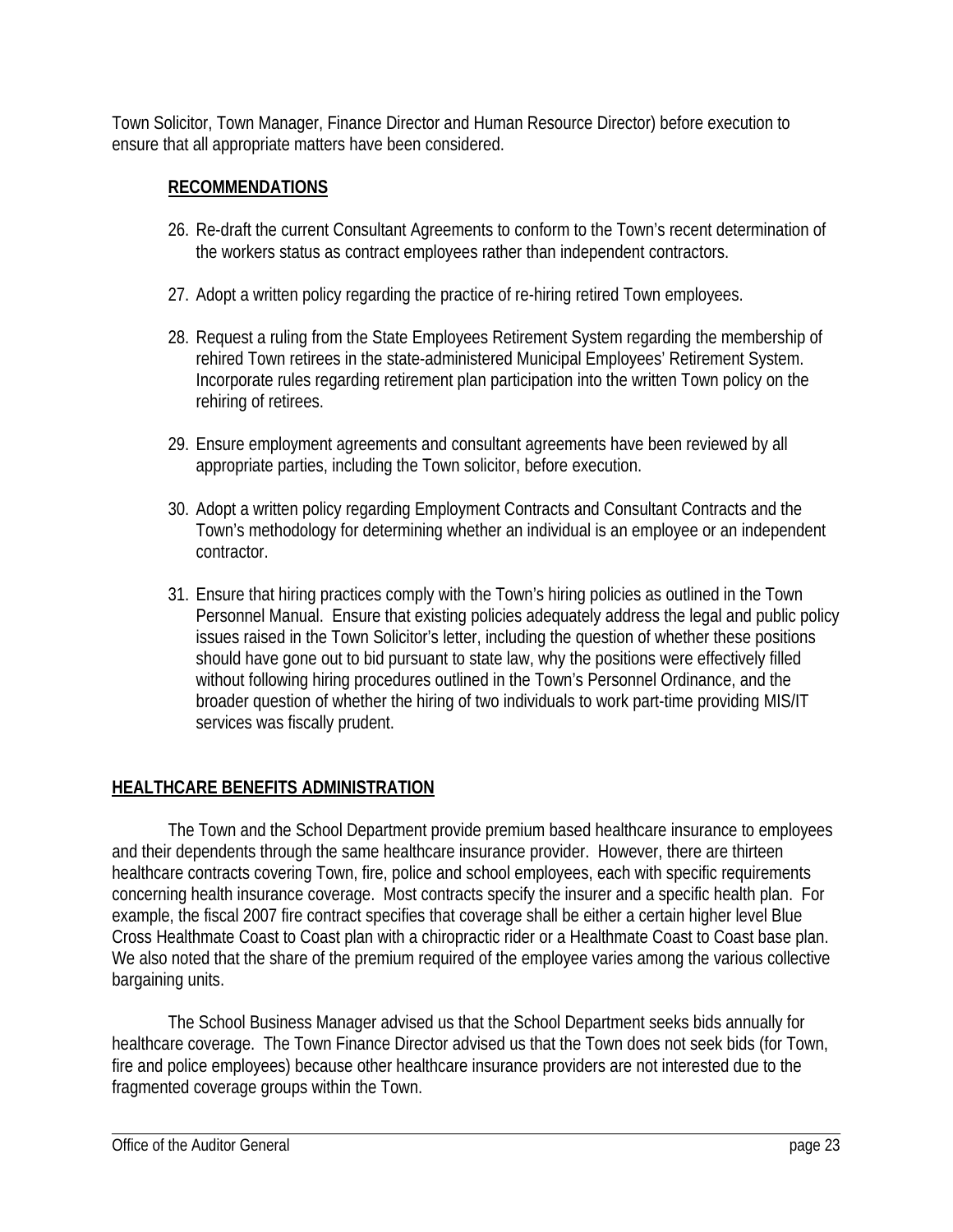The Town should consider streamlining its healthcare insurance options and offer a single health plan with uniform benefits for all employees (Town, fire, police and schools) which can be incorporated into all labor contracts. Any specific riders, such as the chiropractic rider currently provided to firefighters, could also be offered as an add-on to the basic plan with separate costs for just the rider. Combining all employees into one plan should allow the Town to obtain more competitive pricing for its coverage and elicit interest from other healthcare insurance providers. Ensuring competitive pricing for the Town's health insurance coverage is important since annual healthcare insurance costs increase at a rate that is higher than the Town's ability to raise property taxes and is a significant budget item.

In addition, the Town should investigate the option of linking its coverage to the State of Rhode Island's contract with United HealthCare. That contract allows Rhode Island municipalities to benefit from the same negotiated contact terms as the State's contract for its employees. Additionally, the Town has utilized premium-based healthcare coverage for its employees but has not investigated whether selfinsurance options may be more cost effective.

The Town has multiple labor contracts, all with different end dates. Accordingly, since healthcare insurance coverage is a negotiated benefit included in the labor contracts, any changes in coverage would likely need to be negotiated over the years, with a view to achieving a single health plan. The cost of benefits to the employer and employees can still be negotiated separately as part of each union contract.

# **RECOMMENDATIONS**

- 32. Move toward streamlining healthcare insurance options for all Town employees (including school employees) to enhance opportunities for competitive pricing and administrative efficiency.
- 33. Investigate linking the Town's healthcare coverage to the State of Rhode Island's contract and explore other self-insurance options for employee healthcare coverage to obtain cost savings.

### **Healthcare Benefits Waiver**

The Town and School Department provide employees with an additional payment when they elect to waive healthcare coverage. The individual benefit provided to School Department employees is \$4,500 for waiver of medical coverage and 50% of the annual cost of the dental insurance premium. The benefit provided to Town employees waiving health insurance is a flat amount of \$2,000. Waiver expenditures totaled \$535,610 for fiscal 2007 including \$501,610 for 111 school employees and \$34,000 for 17 nonschool employees.

Healthcare waiver payments are believed to represent a net cost savings because the waiver payment is typically less than the premium payment required had the employee participated in the healthcare plan. The difference between the waiver payments offered by the Town and School Department is significant and, consistent with the goal of streamlining healthcare insurance coverage plans and options, should be uniform.

The Town should also periodically assess its healthcare insurance wavier program to ensure that it remains a true cost avoidance mechanism and represents a net cost savings to the Town. The net cost savings calculation can be impacted by the number of married couples who both work for the Town and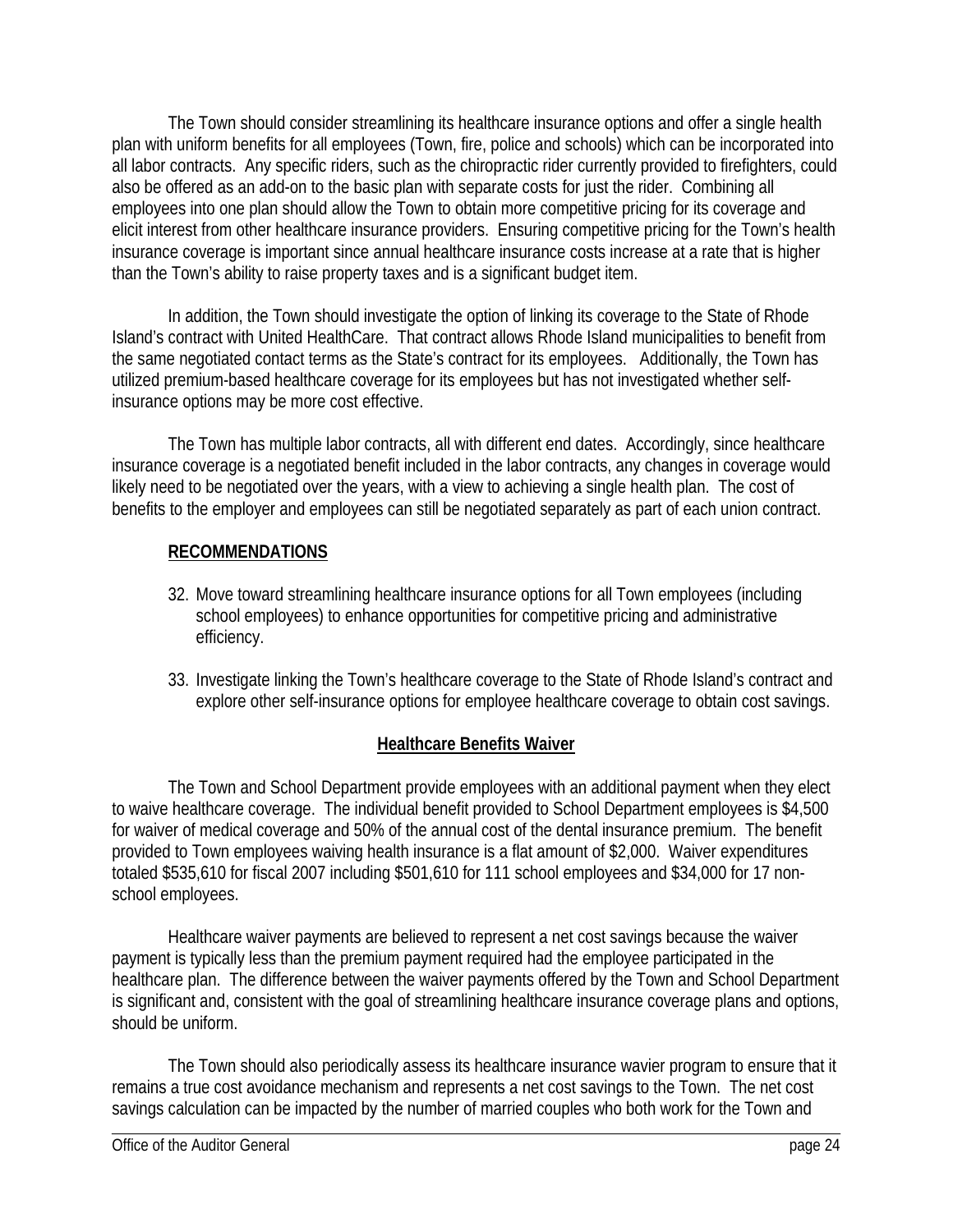whether the Town's coverage is premium or self-insurance based. The Town could consider providing no waiver payment in the case of two married individuals both working for the Town.

### **RECOMMENDATIONS**

- 34. Move toward offering a uniform payment to all Town employees who opt to waive healthcare insurance coverage. Consider eliminating the waiver payment in the case of two married individuals both working for the Town.
- 35. Assess the healthcare waiver payment program periodically to ensure that it remains a true cost avoidance mechanism and represents a net cost savings to the Town.

### **Eligibility For Healthcare Insurance**

The Town's healthcare insurance provider performs an annual update of employee records and, based on responses received from participants, alerts the Town to employees whose marital or dependent status has changed. The Town relies on Blue Cross to alert them to necessary changes and does not attempt to update employee status or dependent changes on its own. The Finance Department indicated that due to the size of the Town, it learns of changes in marital status or deaths and then follows-up to confirm the details with plan participants.

#### **RECOMMENDATION**

36. Implement formal procedures to confirm employee healthcare insurance beneficiary information on an annual basis.

#### **AUDIT COMMITTEE**

The Smithfield Town Council is the legislative body of the Town vested with various powers of a financial nature under the Town Charter. The Town Council should pass an ordinance establishing an audit committee, potentially supplemented with public members with specific financial expertise, charged with the following responsibilities:

- select the independent auditor for the Town's financial statement audits;
- monitor the progress of the financial statement audit:
- evaluate the results of the financial statement audit;
- ensure that control weaknesses and legal compliance violations identified in the course of the financial statement audit are promptly and effectively remedied;
- serve as a direct communication link between the Council and the independent auditors; and
- monitor the adequacy of the governments internal control structure on an ongoing basis.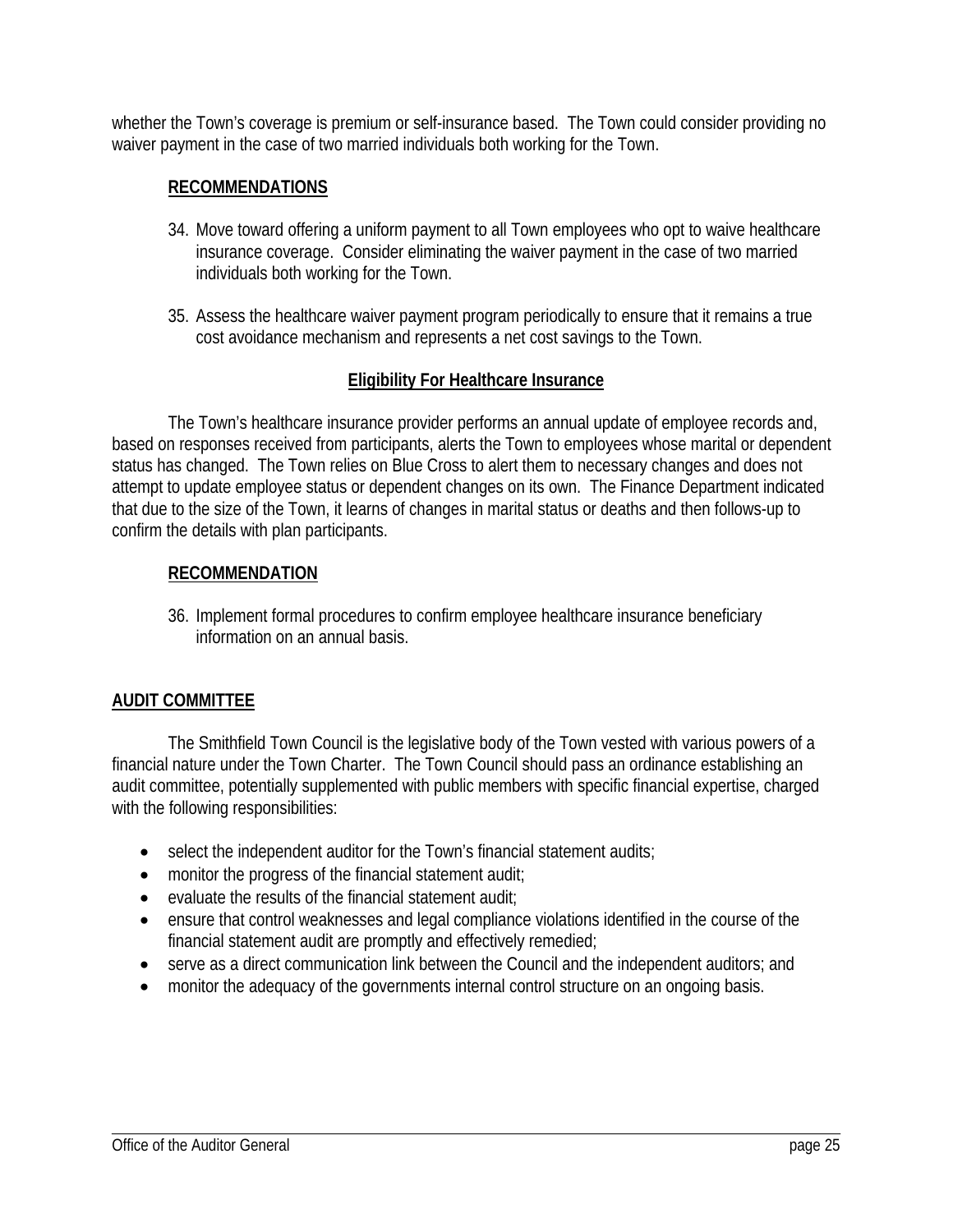#### **RECOMMENDATION**

37. Establish an audit committee to oversee the Town's annual audit process from procurement of the auditors to approval of the Town's corrective action plan for recommendations resulting from the audit.

### **PERFORMANCE AUDIT OF THE SCHOOL DEPARTMENT**

The School Department has an operating budget of approximately \$30 million for the fiscal year ending June 30, 2008 which represents over 50% of the combined operating budget for the Town. As a result the school department represents a major portion of the Town's overall financial operations. The Town should obtain a performance audit of its School Department to determine if the School department is operating efficiently, effectively and economically and to provide recommendations to improve operations and achieve cost savings.

### **RECOMMENDATION**

38. Solicit bids for a qualified firm to conduct a performance audit of the School Department.

## **ICE RINK**

.

### **Bank Accounts**

The Ice Rink maintains three bank accounts. One is the ice rink operating account which is under the control of the Town Treasurer who signs checks. The other two bank accounts – one for the snack bar and one for the skate shop and other activities - are under the control of the Ice Rink manager who signs all checks written from these two accounts. In January 2007, the Town's independent auditor recommended the following in their fiscal 2006 management letter:

- the latter two accounts should be under the direct control of the Town Treasurer;
- all checks should be signed by the Treasurer rather than the Ice Rink manager;
- the Treasurer's office be the mailing address for these accounts;
- the bank reconciliations should be prepared by the Treasurer's office; and
- the ice rink bookkeeper not be an authorized signature for these accounts.

During fiscal 2007, the mailing address for these latter two accounts was changed to the Town Hall and the Treasurer's office began preparing monthly bank reconciliations. In addition, authorized agent signatures were changed, i.e., the Ice Rink bookkeeper was removed and the Town Treasurer was added as an authorized signature. However, we scanned all checks returned with the bank statements during the 6 months ended June 30, 2007 and found that the Ice Rink manager continued to sign all checks issued.

We found that the Town no longer needs the snack bar account because the Town awarded a contract to privatize the snack bar concession beginning in the fall of 2007. The Skate Shop account is principally used for advertising receipts and certain other ice rink receipts and disbursements. The Skate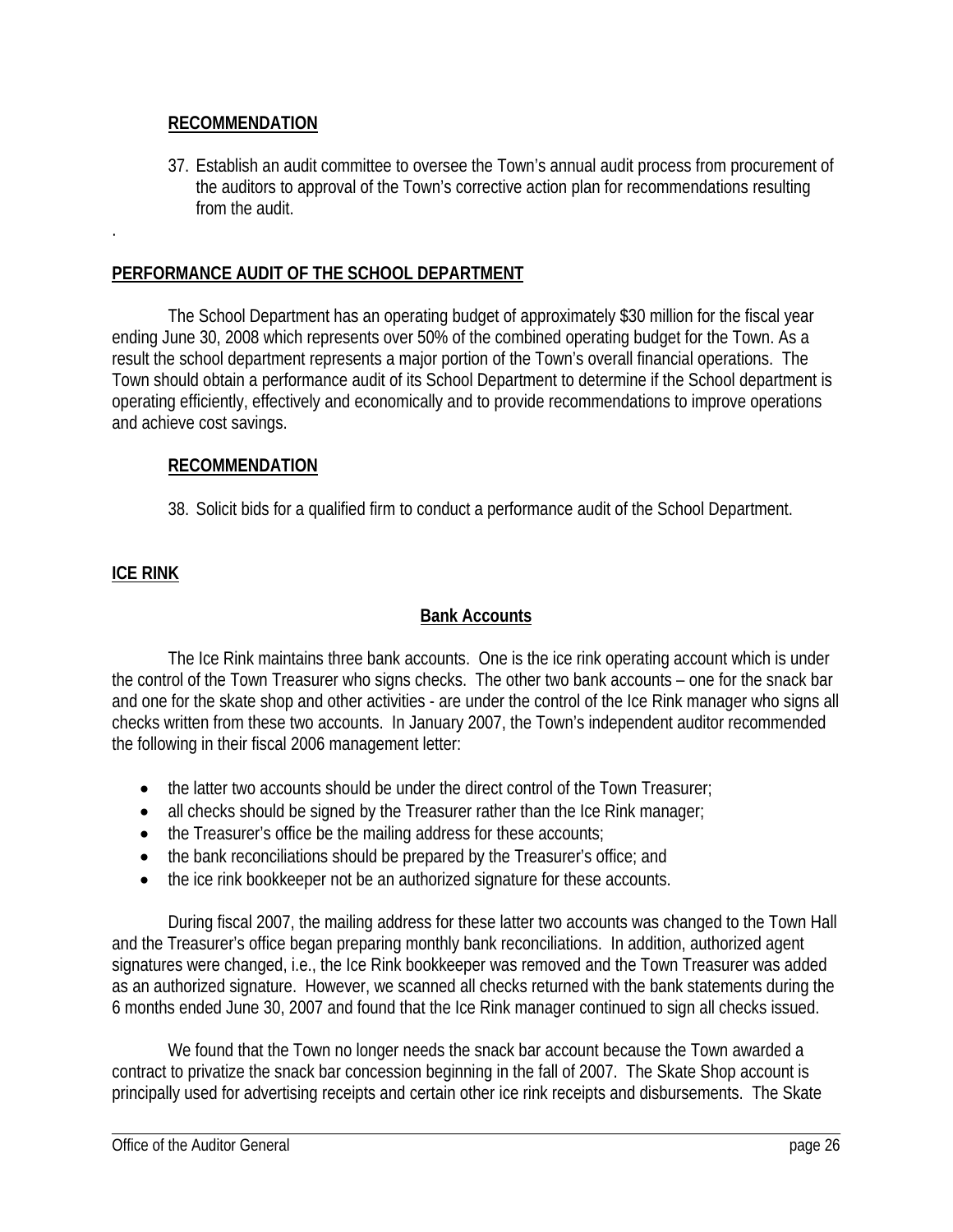shop represents a small portion of the total account receipts and disbursements. We believe these receipts and disbursements should be processed through the operating bank account which is under Town control.

### **RECOMMENDATION**

39. Close the bank accounts for the snack bar and skate shop and maintain one bank account under the control of the Town Treasurer. Require the Town Treasurer to sign all checks.

# **Cash Receipts**

Ice Rink receipts totaled \$733,511 during fiscal year 2007 per the Town general ledger. Receipts are deposited by ice rink personnel *weekly* and reported to the Town Finance Department *quarterly*, for recording in the Town general ledger. The Town should deposit receipts intact *daily* and report receipts to Town Finance Department *weekly*. The Town should reconcile the Ice Rink's record of receipts and the Town's general ledger on a monthly basis.

### **RECOMMENDATIONS**

- 40. Deposit receipts intact, daily, and report receipts to the Town Finance Department weekly.
- 41. Reconcile receipts between the Ice Rink and Town general ledger monthly.

# **Contracts**

We found several weaknesses in the way contracts were processed. On April 20, 2005, the Ice Rink entered a five year agreement with a beverage vendor to provide beverages for the snack bar and an aggregate payment to the Ice Rink totaling \$15,000 over the life of the agreement, payable in annual installments of \$3,000. The Ice Rink reports the annual payments to the Town as advertising revenue. This contract was signed solely by the Ice Rink Manager on behalf of the Town. The Town should strengthen control over contracts by requiring that the Town Manager or Finance Director also sign contracts binding the town.

# **RECOMMENDATION**

42. Require the Town Manager or Finance Director to sign contracts on behalf of the Ice Rink in addition to the Ice Rink manager.

The Ice Rink entered into an agreement with a vendor to provide game/vending machines at the Ice Rink. The contract was awarded following a competitive bid process and approved by vote of the Town Council. However, a formal contract document was not created. Instead, the Town is relying on the bid data submitted by the vendor.

### **RECOMMENDATION**

43. Draft a formal written contract document for vendor agreements.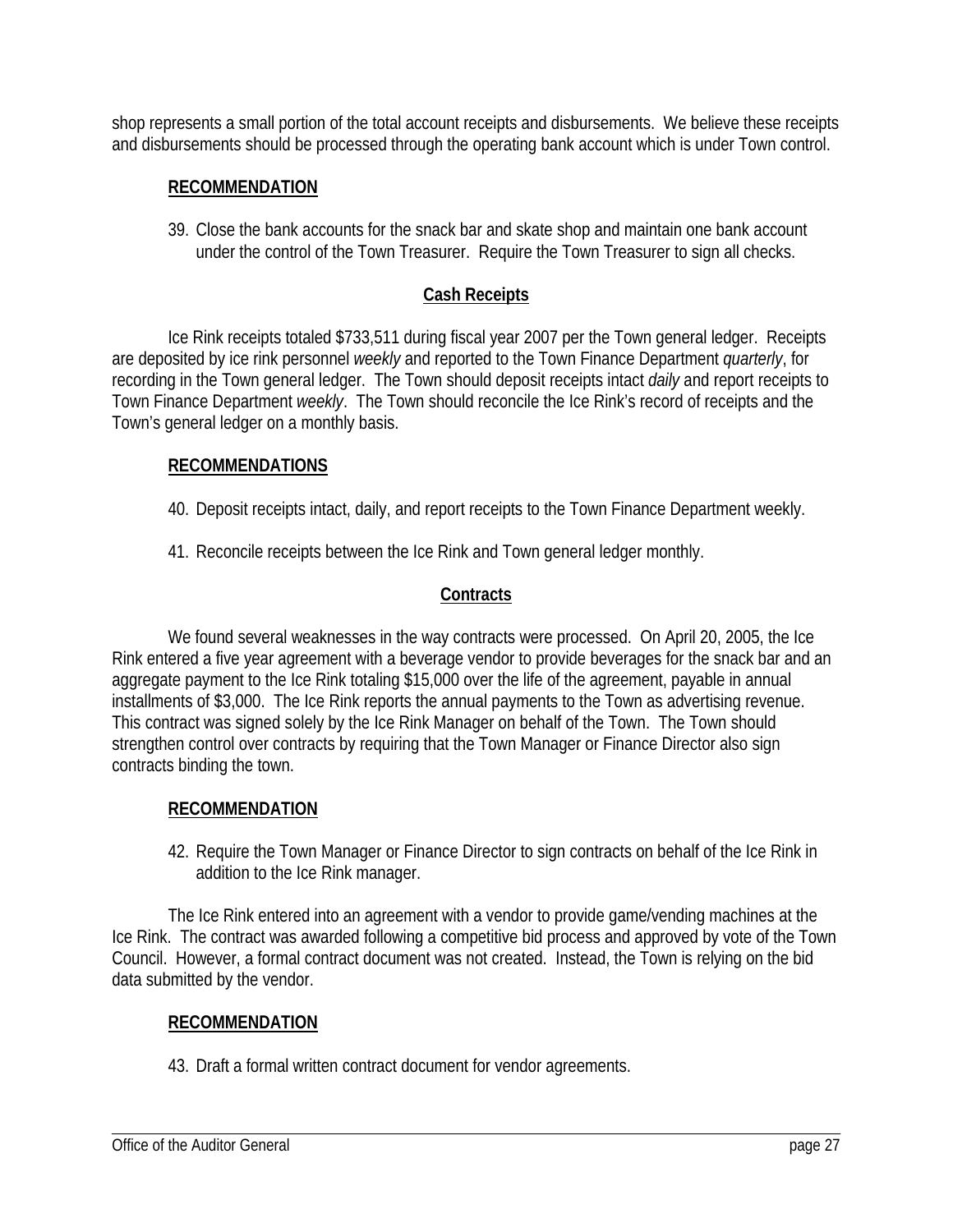As of August 28, the contract for ice rink concession services, which was to be effective September 1, 2007, had not been executed. Management advised us that this occurred because the contract was awarded to a vendor who did not have an appropriate food service license from the Town of Smithfield. This omission was not discovered until after the contract was awarded. This requirement was not part of the selection criteria for making an award.

On September 18, 2007, the Town Council voted to approve a Victualling license for the vendor pending compliance with all state regulations and local ordinances and final approval by the Rhode Island Department of Health. The vendor began providing concession services in October 2007.

### **RECOMMENDATION**

44. Ensure that licensing requirements are addressed in future bid solicitations. Issue contracts timely once a bid has been awarded.

# **Privatization of Snack Bar Concession Services**

In August 2007, the Town Council voted to privatize the snack bar concession located in the Town ice rink. The contract was awarded to a vendor who began managing the snack bar in October 2007. Management advised us that this decision was based on its desire to discontinue involvement in operating the snack bar and the results of a Town prepared cost benefit analysis that indicated that it would be more beneficial to privatize the snack bar rather than have the Town (Ice Rink Enterprise Fund) continue to operate it.

We reviewed the Town's analysis for a Town operated concession and found that it was not adequate because it overstated sales revenue (even though it was not based on increasing sales prices) and did not consider all costs. For example, the Town's analysis showed estimated sales revenue of \$78,205 and estimated expenses for the purchase of inventory and direct labor totaling approximately \$72,085 resulting in an estimated profit of \$6,120. However, this analysis did not include indirect labor (which we calculated to be approximately \$7,900) and overhead costs (such as heat, electricity, water, sewer, insurance, maintenance and depreciation) which the Town did not calculate. The additional cost of \$7,900 for indirect labor reduced the Town's estimated profit of \$6,120 to an estimated loss of (\$1,780) before overhead costs.

In contrast, our review found that estimated sales revenue for a Town operated concession totaled approximately \$62,500 and estimated expenses for the purchase of inventory, direct labor and indirect labor totaled approximately \$65,000 resulting in an estimated loss of (\$2,500). Our analysis also did not include any provision for estimated overhead costs (such as heat, electricity, water, sewer, insurance, maintenance and depreciation) and we did not calculate such costs because based on an estimated loss of (\$2,500) before any allocation of overhead costs, one may conclude that it made sense to privatize the snack bar operation.

In the future, the Town should prepare a realistic cost-benefit analysis when considering privatizing a public operation. Such information is needed in order to determine whether to privatize or keep an inhouse operation, and, if privatizing, to determine which contract bid yields sufficient revenue to cover any costs which remain the Town's responsibility and whether the Town is getting a fair deal. For example, the Town estimated that it would receive \$14,400 (minimum bid) of revenue from a vendor operated facility. Of